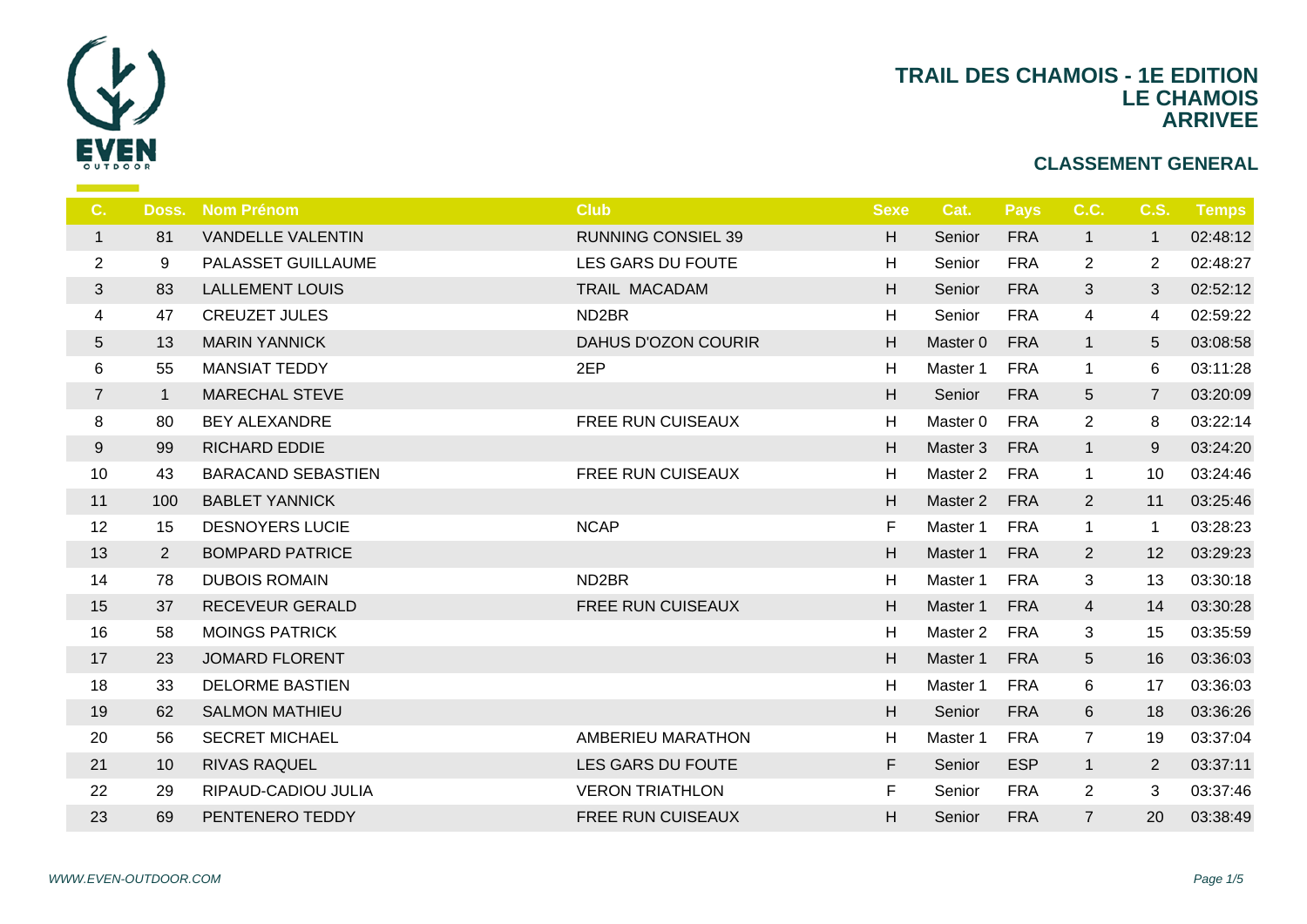

| C. | Doss.          | <b>Nom Prénom</b>               | <b>Club</b>                    | <b>Sexe</b> | Cat.                | <b>Pays</b> | C.C.            | <b>C.S.</b> | <b>Temps</b> |
|----|----------------|---------------------------------|--------------------------------|-------------|---------------------|-------------|-----------------|-------------|--------------|
| 24 | 92             | <b>BEAUDOU TIPHAINE</b>         |                                | H           | Senior              | <b>FRA</b>  | 8               | 21          | 03:39:08     |
| 25 | 73             | <b>CONVERT FRANCK</b>           | ND <sub>2</sub> BR             | H           | Master 4            | <b>FRA</b>  | $\mathbf{1}$    | 22          | 03:39:23     |
| 26 | 60             | <b>VEUILLET PHILIPPE</b>        | POMPIERS DE VIRIAT             | H           | Master 4            | <b>FRA</b>  | $\overline{2}$  | 23          | 03:39:36     |
| 27 | $\overline{4}$ | THERY DAVID                     | <b>TEAM NEW HORIZON</b>        | H           | Master 2            | <b>FRA</b>  | $\overline{4}$  | 24          | 03:39:57     |
| 28 | 90             | <b>TABOURET STEPHANE</b>        |                                | H           | Master 2            | <b>FRA</b>  | 5               | 25          | 03:40:01     |
| 29 | 95             | <b>GRANGE EMMANUEL</b>          |                                | H           | Master 3            | <b>FRA</b>  | $\overline{2}$  | 26          | 03:40:05     |
| 30 | 77             | <b>KLEIN CEDRIC</b>             | <b>FREE RUN CUISEAUX</b>       | H           | Master 1            | <b>FRA</b>  | 8               | 27          | 03:40:21     |
| 31 | 75             | <b>MARCHE ARNAUD</b>            | SPORT NAT 01                   | H           | Master 3            | <b>FRA</b>  | $\mathbf{3}$    | 28          | 03:42:31     |
| 32 | 45             | <b>GERIZIER JONATHAN</b>        |                                | H           | Master <sub>0</sub> | <b>FRA</b>  | 3               | 29          | 03:44:40     |
| 33 | 40             | PUTOTO JEAN PIERRE              |                                | H           | Master 1            | <b>FRA</b>  | 9               | 30          | 03:46:57     |
| 34 | 64             | <b>BOUCHARD DAVID</b>           |                                | H           | Master 1            | <b>FRA</b>  | 10              | 31          | 03:48:18     |
| 35 | 66             | <b>GENDRE MAXIME</b>            | <b>TEAM BICHETTE</b>           | H           | Senior              | <b>FRA</b>  | 9               | 32          | 03:50:32     |
| 36 | 93             | PRENAS ETIENNE                  |                                | H           | Master 1            | <b>FRA</b>  | 11              | 33          | 03:51:22     |
| 37 | 24             | <b>BRUNET THIERRY</b>           | <b>ESCARGOT 21</b>             | H           | Master 3            | <b>FRA</b>  | $\overline{4}$  | 34          | 03:51:37     |
| 38 | 46             | <b>CASIRAGHI RAFFAELLA</b>      |                                | F           | Master 1            | <b>ITA</b>  | $\overline{2}$  | 4           | 03:54:47     |
| 39 | 88             | CHEVILLARD CHRISTOPHE           | ND2BR / VIRIAT MARATHON        | H           | Master 3            | <b>FRA</b>  | $5\phantom{.0}$ | 35          | 03:55:30     |
| 40 | 76             | <b>BARTHELEMY JEAN-FRANCOIS</b> | <b>VIRIAT MARATHON</b>         | H           | Master 4            | <b>FRA</b>  | 3               | 36          | 03:55:52     |
| 41 | 34             | <b>MICHON YVES</b>              | <b>FOISSIAT BRESSE RUNNING</b> | H           | Master 4            | <b>FRA</b>  | $\overline{4}$  | 37          | 03:55:59     |
| 42 | 98             | <b>CHANEL PATRICK</b>           |                                | H           | Master 5            | <b>FRA</b>  | $\mathbf{1}$    | 38          | 03:56:00     |
| 43 | 19             | <b>MORTET THIERRY</b>           | <b>ESCARGOTS 21</b>            | H           | Master 5            | <b>FRA</b>  | $\overline{2}$  | 39          | 03:56:31     |
| 44 | 39             | <b>BULLE JEAN-PHILIPPE</b>      | <b>TEAM NEW HORIZON</b>        | H           | Master 1            | <b>FRA</b>  | 12              | 40          | 03:57:26     |
| 45 | 17             | <b>BUFFET ALEXANDRE</b>         | SAINT-ETIENNE DU BOIS          | H           | Master 2            | <b>FRA</b>  | 6               | 41          | 03:57:32     |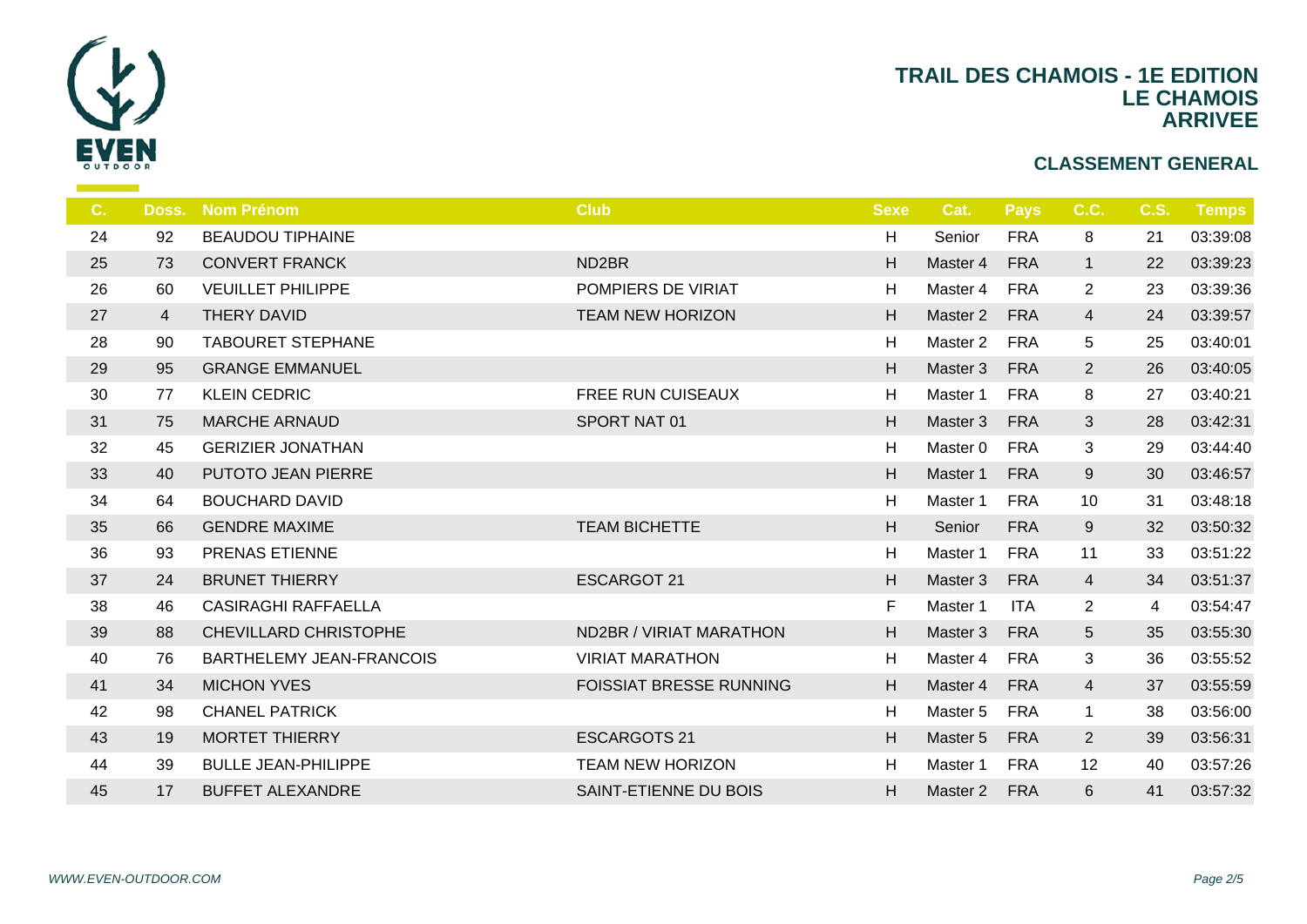

| C <sub>1</sub> | Doss. | <b>Nom Prénom</b>         | <b>Club</b>                    | <b>Sexe</b> | Cat.                | <b>Pays</b> | C.C.            | C.S.           | <b>Temps</b> |
|----------------|-------|---------------------------|--------------------------------|-------------|---------------------|-------------|-----------------|----------------|--------------|
| 46             | 41    | <b>BERTHAUD VINCENT</b>   | <b>FREE RUN CUISEAUX</b>       | H           | Master 1            | <b>FRA</b>  | 13              | 42             | 03:58:27     |
| 47             | 42    | <b>BROYER NICOLAS</b>     | <b>VIRIAT MARATHON</b>         | H           | Master 0            | <b>FRA</b>  | $\overline{4}$  | 43             | 03:59:02     |
| 48             | 27    | <b>COCHET LUDOVIC</b>     | <b>FOISSIAT BRESSE RUNNING</b> | H           | Master 2            | <b>FRA</b>  | $\overline{7}$  | 44             | 04:00:14     |
| 49             | 61    | <b>CHAPUIS ALAIN</b>      |                                | H           | Master 3            | <b>FRA</b>  | $6\phantom{1}$  | 45             | 04:01:05     |
| 50             | 36    | <b>BLANC DAMIEN</b>       | $\star$                        | H           | Senior              | <b>FRA</b>  | 10              | 46             | 04:01:05     |
| 51             | 94    | <b>STUTZ STEPHANE</b>     |                                | H           | Master 3            | <b>FRA</b>  | $\overline{7}$  | 47             | 04:03:20     |
| 52             | 85    | <b>MITAILLE ANTHONY</b>   | <b>GRAND FOND BRESSAN</b>      | H           | Master 1            | <b>FRA</b>  | 14              | 48             | 04:03:25     |
| 53             | 63    | MARGUERITTE FLORENCE      | <b>GRAND FOND BRESSAN</b>      | F           | Master 1            | <b>FRA</b>  | 3               | 5              | 04:03:34     |
| 54             | 54    | <b>GOFFARD PHILIPPE</b>   |                                | H           | Master 6            | <b>FRA</b>  | $\mathbf{1}$    | 49             | 04:03:38     |
| 55             | 71    | <b>MERLIN GEORGES</b>     | <b>ASC BALAN</b>               | H           | Master 4            | <b>FRA</b>  | $5\phantom{.0}$ | 50             | 04:04:41     |
| 56             | 82    | MICHEL CEDRIC             | <b>FREE RUN CUISEAUX</b>       | H           | Master 1            | <b>FRA</b>  | 15              | 51             | 04:05:53     |
| 57             | 72    | <b>ROUSSOT CYRIL</b>      | <b>ALL JURA TRAIL</b>          | H           | Master <sub>2</sub> | <b>FRA</b>  | 8               | 52             | 04:06:14     |
| 58             | 84    | <b>MUNOZ FLORENT</b>      | ND <sub>2</sub> BR             | H           | Senior              | <b>FRA</b>  | 11              | 53             | 04:08:22     |
| 59             | 14    | <b>DAMIAN JEAN-MICHEL</b> |                                | H.          | Master 3            | <b>FRA</b>  | 8               | 54             | 04:08:39     |
| 60             | 3     | PELUD STEPHANE            |                                | H           | Senior              | <b>FRA</b>  | 12              | 55             | 04:12:32     |
| 61             | 96    | <b>CHORVOZ THOMAS</b>     |                                | H           | Master 3            | <b>FRA</b>  | 9               | 56             | 04:12:33     |
| 62             | 51    | <b>JEGOU SYLVIE</b>       | FREE RUNNERS LE CLUB           | F           | Master 3            | <b>FRA</b>  | $\mathbf 1$     | 6              | 04:13:27     |
| 63             | 21    | PIROUX JEROME             | FRANCE ADOT 01                 | H           | Master 3            | <b>FRA</b>  | 10              | 57             | 04:13:38     |
| 64             | 16    | <b>BAUDUIN BENJAMIN</b>   | <b>COURIR EN DOMBES</b>        | H           | Master 1            | <b>FRA</b>  | 16              | 58             | 04:17:50     |
| 65             | 74    | <b>DANIEL ANNE</b>        | ND2BR/GFB                      | F.          | Master 3            | <b>FRA</b>  | $\overline{2}$  | $\overline{7}$ | 04:18:24     |
| 66             | 49    | <b>GAUDET GREGORY</b>     |                                | H           | Master 1            | <b>FRA</b>  | 17              | 59             | 04:18:41     |
| 67             | 32    | <b>VICHERD SEBASTIEN</b>  |                                | H           | Master 3            | <b>FRA</b>  | 11              | 60             | 04:18:45     |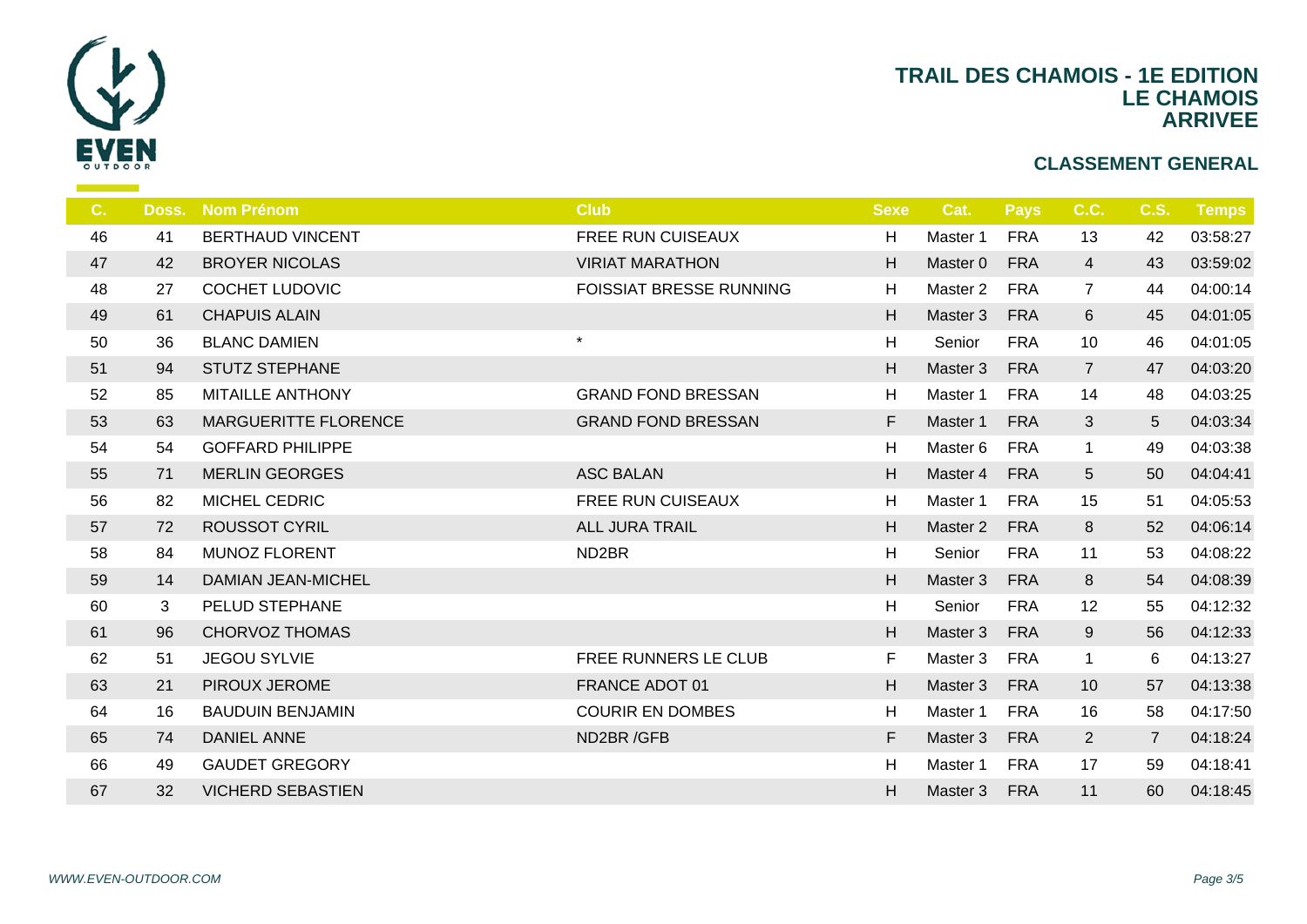

| C. | Doss.          | <b>Nom Prénom</b>         | <b>Club</b>                    | <b>Sexe</b> | Cat.     | <b>Pays</b> | C.C.            | <b>C.S.</b> | <b>Temps</b> |
|----|----------------|---------------------------|--------------------------------|-------------|----------|-------------|-----------------|-------------|--------------|
| 68 | 20             | <b>CASAGRANDE VALERIE</b> | FREE RUN CUISEAUX              | F           | Master 2 | <b>FRA</b>  | $\mathbf{1}$    | 8           | 04:19:11     |
| 69 | $\overline{7}$ | PASQUALINI DAMIEN         |                                | H           | Senior   | <b>FRA</b>  | 13              | 61          | 04:19:14     |
| 70 | 89             | <b>BROCHER GAELLE</b>     | <b>CAP SEILLON</b>             | F           | Master 4 | <b>FRA</b>  | $\mathbf{1}$    | 9           | 04:20:13     |
| 71 | 86             | <b>PUSSET LAURENT</b>     | TEAM TRAIL VEYLE VIEUX JONC    | H           | Master 2 | <b>FRA</b>  | 9               | 62          | 04:22:11     |
| 72 | 65             | <b>TRILLIAT GHISLAINE</b> | <b>COURIR EN DOMBES</b>        | F           | Master 3 | <b>FRA</b>  | 3               | 10          | 04:23:58     |
| 73 | 18             | <b>GAVAND BENJAMIN</b>    | <b>FOISSIAT BRESSE RUNNING</b> | H           | Senior   | <b>FRA</b>  | 14              | 63          | 04:26:08     |
| 74 | 31             | <b>JOUBERT PASCAL</b>     | <b>CORCY ENDURANCE</b>         | H           | Master 4 | <b>FRA</b>  | 6               | 64          | 04:27:01     |
| 75 | 50             | <b>ALBERTY DIDIER</b>     | FREE RUNNERS LE CLUB           | H           | Master 3 | <b>FRA</b>  | 12              | 65          | 04:28:34     |
| 76 | 91             | <b>CABANNE HERVE</b>      |                                | H           | Master 3 | <b>FRA</b>  | 13              | 66          | 04:33:04     |
| 77 | 70             | <b>DARBON MATTHIEU</b>    |                                | H           | Master 0 | <b>FRA</b>  | $5\phantom{.0}$ | 67          | 04:35:16     |
| 78 | 68             | <b>FIRINGA PASCAL</b>     |                                | H           | Master 3 | <b>FRA</b>  | 14              | 68          | 04:36:59     |
| 79 | 11             | <b>ORIOL VANESSA</b>      | <b>COURIR EN DOMBES</b>        | F           | Master 0 | <b>FRA</b>  | $\mathbf{1}$    | 11          | 04:38:11     |
| 80 | 44             | <b>BERTHILLET GEORGES</b> | <b>FREE RUN</b>                | H           | Master 3 | <b>FRA</b>  | 15              | 69          | 04:38:11     |
| 81 | 57             | DESSERTENNE JEROME        |                                | H           | Master 2 | <b>FRA</b>  | 10              | 70          | 04:49:59     |
| 82 | 79             | <b>PIN MICKAEL</b>        |                                | H           | Master 1 | <b>FRA</b>  | 18              | 71          | 04:50:39     |
| 83 | 97             | <b>MICHEL MARIN</b>       |                                | H           | Senior   | <b>FRA</b>  | 15              | 72          | 04:51:27     |
| 84 | 48             | <b>VIEUX JEAN-PIERRE</b>  |                                | H           | Master 5 | <b>FRA</b>  | 3               | 73          | 05:04:25     |
| 85 | 35             | <b>ZAHRI HASSAN</b>       | <b>CORCY ENDURANCE</b>         | H           | Master 5 | <b>FRA</b>  | $\overline{4}$  | 74          | 05:11:12     |
| 86 | 38             | <b>LIOGIER CHRISTIAN</b>  | <b>BLACK CHICKENS</b>          | H           | Master 5 | <b>FRA</b>  | 5               | 75          | 05:17:08     |
| 87 | 8              | <b>GAYRAUD JEAN PAUL</b>  |                                | H           | Master 7 | <b>FRA</b>  | $\mathbf{1}$    | 76          | 05:37:12     |
| 88 | 5              | <b>MANTOVANI MORGANE</b>  |                                | $\mathsf F$ | Senior   | <b>FRA</b>  | 3               | 12          | 05:37:39     |
| 89 | 53             | <b>CLAIR CYRIL</b>        |                                | H           | Master 0 | <b>FRA</b>  | 6               | 77          | 06:15:36     |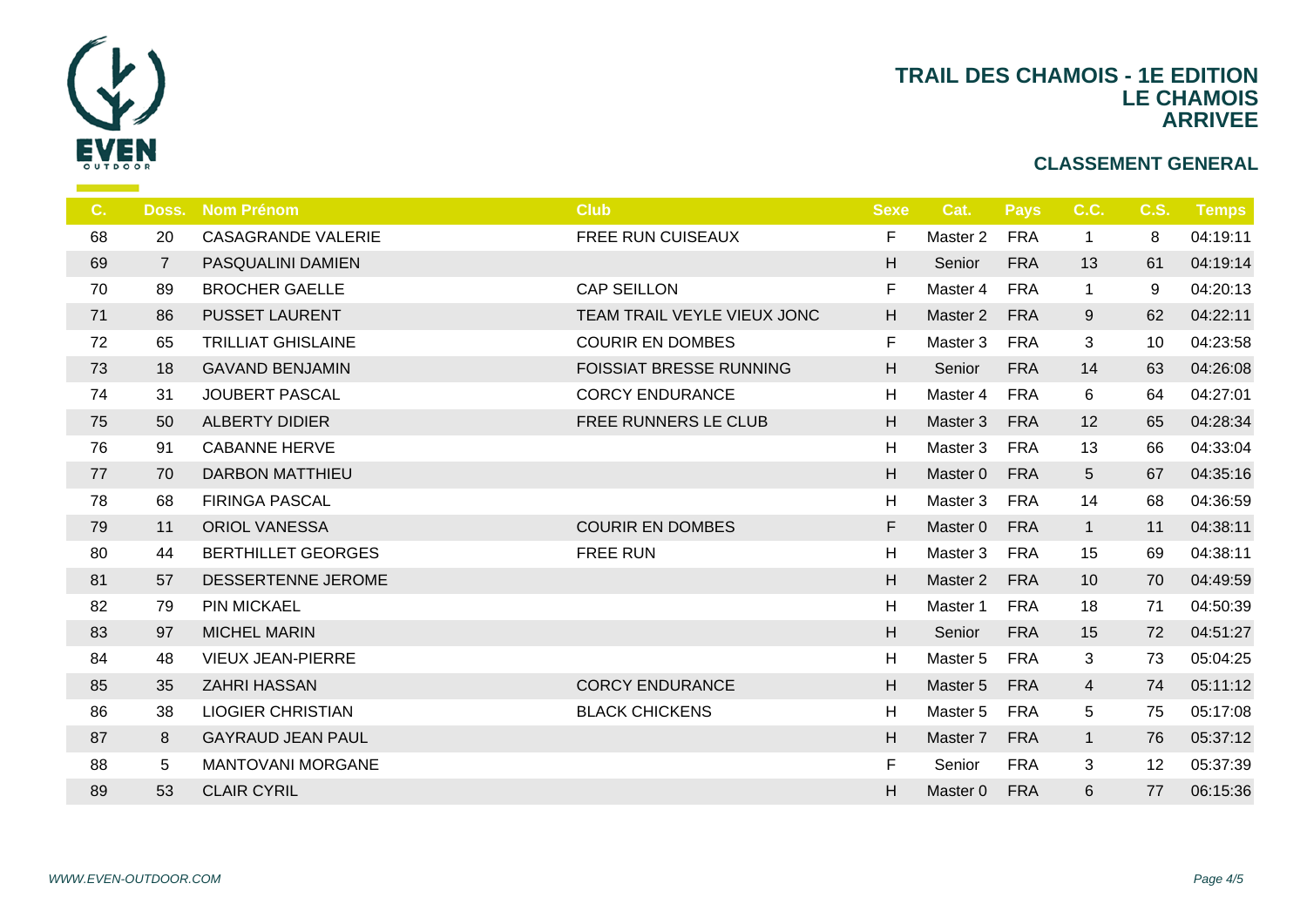

|    |    | <b>Doss. Nom Prénom</b> | <b>Club</b>                                          |    | Sexe Cat. Pays C.C. C.S. Temps |            |    |    |          |
|----|----|-------------------------|------------------------------------------------------|----|--------------------------------|------------|----|----|----------|
| 90 | 52 | KURTESHI BILAL          |                                                      | H. | Master 1                       | <b>FRA</b> | 19 | 78 | 06:15:37 |
| 91 | 59 | TAAM DAVID              | <b>GRAND FOND BRESSAN</b>                            | H  | Master 2                       | FRA        | 11 | 79 | 06:19:52 |
| 92 | 67 | TAAM SOPHIE             | <b>GRAND FOND BRESSAN/TRAIL ENTRE ELEES Master 1</b> |    |                                | FRA        |    | 13 | 06:19:52 |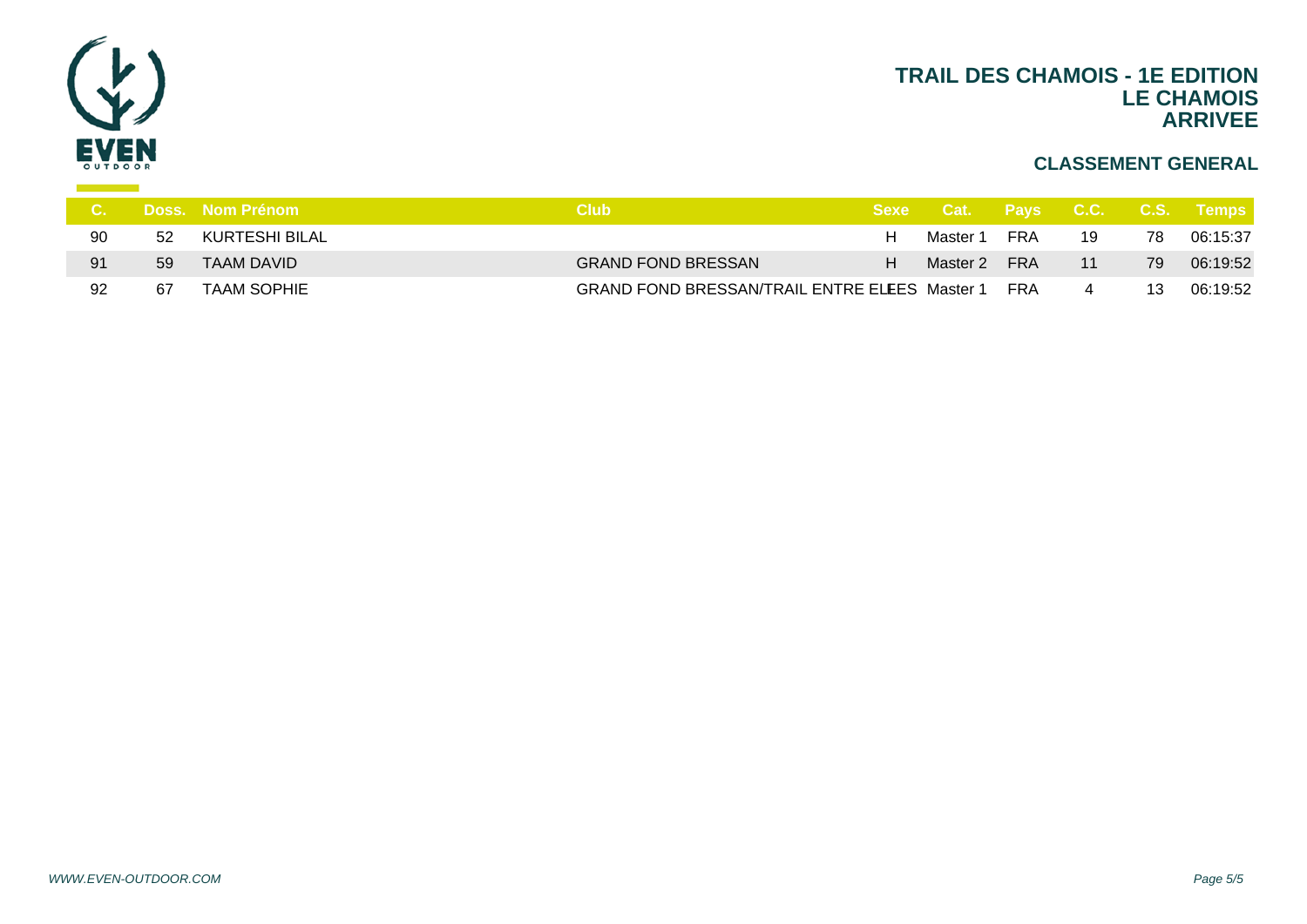

| C.             | Doss. | <b>Nom Prénom</b>          | <b>Club</b>                         | <b>Sexe</b> | Cat.                | <b>Pays</b> | C.C.            | <b>C.S.</b>     | <b>Temps</b> |
|----------------|-------|----------------------------|-------------------------------------|-------------|---------------------|-------------|-----------------|-----------------|--------------|
| $\mathbf{1}$   | 593   | ABERLENC JOSSELIN          | LA MAISON DU PETIT MONDE            | H           | Master 0            | <b>FRA</b>  | $\mathbf{1}$    | $\mathbf{1}$    | 01:18:25     |
| $\overline{2}$ | 551   | <b>ROCHET MATHIEU</b>      | <b>FREE RUN CUISEAUX</b>            | H           | Senior              | <b>FRA</b>  | $\mathbf{1}$    | $\overline{2}$  | 01:18:50     |
| $\mathfrak{S}$ | 616   | <b>TAVERNIER ALEXANDRE</b> | <b>TEAM TRAIL DES CONCHES</b>       | H.          | Master 0            | <b>FRA</b>  | $\overline{2}$  | 3               | 01:20:06     |
| 4              | 602   | <b>CREUZET CELESTIN</b>    | ND <sub>2</sub> BR                  | H           | Junior              | <b>FRA</b>  | $\mathbf{1}$    | 4               | 01:22:35     |
| $5\,$          | 618   | <b>JACQUIOT JULIEN</b>     | PERONNAS ORIENTATION TRIATHLOI      | H           | Master 2            | <b>FRA</b>  | $\mathbf{1}$    | $5\overline{)}$ | 01:23:30     |
| 6              | 582   | <b>COLLINET THOMAS</b>     |                                     | H           | Senior              | <b>FRA</b>  | $\overline{2}$  | 6               | 01:24:37     |
| $\overline{7}$ | 610   | <b>CHAPRIER BENJAMIN</b>   | <b>CORCY ENDURANCE</b>              | H.          | Master 0            | <b>FRA</b>  | 3               | $\overline{7}$  | 01:24:57     |
| 8              | 645   | PIN JEROME                 |                                     | H           | Master 1            | <b>FRA</b>  | $\mathbf{1}$    | 8               | 01:25:55     |
| 9              | 641   | <b>BOURGIN LEO</b>         |                                     | H           | Espoir              | <b>FRA</b>  | $\mathbf{1}$    | 9               | 01:26:37     |
| 10             | 606   | PETIT ALAIN                | <b>EVASION TONIC MONTREVEL</b>      | н           | Master 4            | <b>FRA</b>  | $\mathbf{1}$    | 10              | 01:28:00     |
| 11             | 634   | <b>CAVILION BASTIEN</b>    |                                     | H           | Senior              | <b>FRA</b>  | 3               | 11              | 01:28:19     |
| 12             | 612   | <b>MERLE FRANCOIS</b>      | <b>RVI</b>                          | H           | Master 1            | <b>FRA</b>  | $\overline{2}$  | 12              | 01:29:49     |
| 13             | 615   | <b>AUBERT CHRISTOPHE</b>   | <b>VIRIAT MARATHON</b>              | H.          | Master 1            | <b>FRA</b>  | 3               | 13              | 01:29:49     |
| 14             | 555   | <b>LOUAT MICKAEL</b>       | <b>VAB</b>                          | H           | Master <sub>0</sub> | <b>FRA</b>  | 4               | 14              | 01:30:17     |
| 15             | 596   | <b>BOUILLOD ANTHONY</b>    |                                     | H           | Senior              | <b>FRA</b>  | 4               | 15              | 01:30:33     |
| 16             | 509   | <b>COLIN DAVID</b>         | <b>FREE RUN CUISEAUX</b>            | H           | Master <sub>2</sub> | <b>FRA</b>  | $\overline{2}$  | 16              | 01:30:50     |
| 17             | 556   | <b>DUVERNAY DAVID</b>      | <b>FREERUN</b>                      | H           | Master 2            | <b>FRA</b>  | 3               | 17              | 01:31:58     |
| 18             | 521   | <b>VIARD NICOLAS</b>       | <b>FREE RUN</b>                     | H           | Master 1            | <b>FRA</b>  | 4               | 18              | 01:33:04     |
| 19             | 613   | <b>BUISSON MARC</b>        | TEAM TRAIL DES CONCHES              | H           | Senior              | <b>FRA</b>  | $5\phantom{.0}$ | 19              | 01:33:19     |
| 20             | 590   | MONTEIL STEPHANE           | LES FOULEES DES CARRONS             | н           | Master 3            | <b>FRA</b>  | $\mathbf{1}$    | 20              | 01:33:50     |
| 21             | 566   | <b>RUFENACHT VINCENT</b>   | <b>TRISPIRIDON OYONNAX</b>          | H           | Senior              | <b>FRA</b>  | 6               | 21              | 01:34:18     |
| 22             | 588   | <b>VOLATIER YVON</b>       | CLUB ALPIN BOURG-EN-BRESSE / ND2BRH |             | Master 3            | <b>FRA</b>  | $\overline{2}$  | 22              | 01:34:30     |
| 23             | 605   | NIETTO HUGO                | <b>WGTN THE CREW</b>                | H.          | Junior              | <b>FRA</b>  | 2               | 23              | 01:36:55     |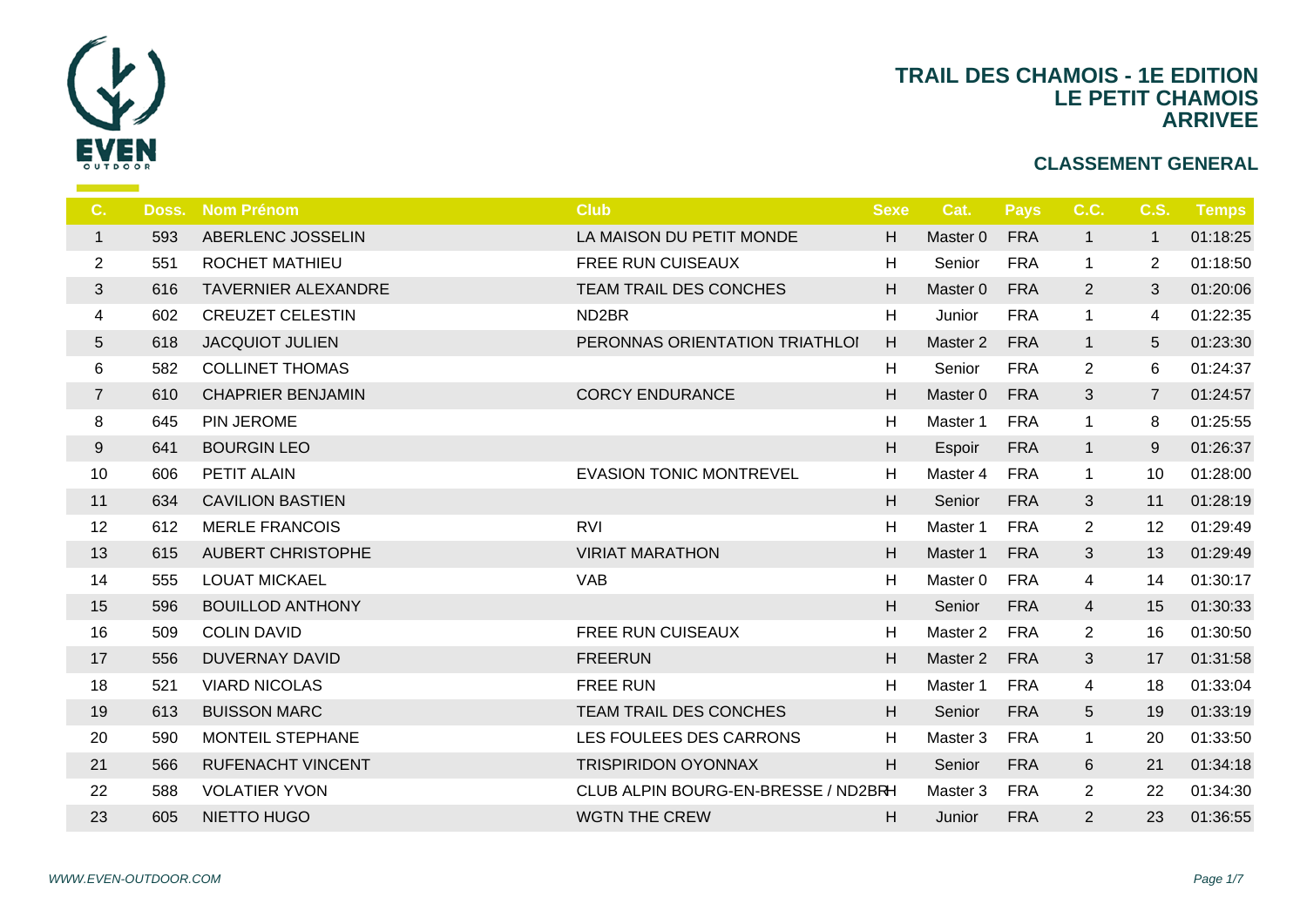

| $C_{1}$ | Doss. | <b>Nom Prénom</b>           | <b>Club</b>                     | <b>Sexe</b> | Cat.     | <b>Pays</b> | C.C.           | <b>C.S.</b>    | <b>Temps</b> |
|---------|-------|-----------------------------|---------------------------------|-------------|----------|-------------|----------------|----------------|--------------|
| 24      | 560   | <b>DELAY THOMAS</b>         |                                 | H           | Senior   | <b>FRA</b>  | $\overline{7}$ | 24             | 01:38:43     |
| 25      | 633   | <b>CRETAINE JOEL</b>        |                                 | H           | Master 0 | <b>FRA</b>  | 5              | 25             | 01:39:01     |
| 26      | 563   | <b>ARRAGON REMI</b>         |                                 | H           | Master 0 | <b>FRA</b>  | 6              | 26             | 01:40:22     |
| 27      | 632   | <b>LAURENT LIONEL</b>       |                                 | H           | Master 2 | <b>FRA</b>  | $\overline{4}$ | 27             | 01:40:58     |
| 28      | 527   | <b>WARCHOL GABRIEL</b>      | SAPEUR POMPIER DE VIRIAT        | H           | Junior   | <b>FRA</b>  | $\mathfrak{B}$ | 28             | 01:42:45     |
| 29      | 624   | <b>OMEIRA XAVIER</b>        |                                 | H           | Master 1 | <b>FRA</b>  | 5              | 29             | 01:43:04     |
| 30      | 531   | <b>BURTIER SULIVAN</b>      |                                 | H           | Senior   | <b>FRA</b>  | 8              | 30             | 01:43:15     |
| 31      | 541   | <b>COTTET-PUINEL SYLVIE</b> | COURIR NATURE SAINT JEAN DE NIO | F           | Master 2 | <b>FRA</b>  | $\mathbf{1}$   | $\mathbf{1}$   | 01:43:45     |
| 32      | 517   | <b>MACHEREY MATHIEU</b>     | <b>TEAM NEW HORIZON</b>         | H           | Master 0 | <b>FRA</b>  | $\overline{7}$ | 31             | 01:44:02     |
| 33      | 644   | RIGAUDIER SEBASTIEN         |                                 | H           | Master 3 | <b>FRA</b>  | $\mathbf{3}$   | 32             | 01:44:16     |
| 34      | 583   | <b>RIVOIRE VALENTIN</b>     |                                 | H           | Senior   | <b>FRA</b>  | 9              | 33             | 01:44:34     |
| 35      | 507   | <b>DRUT CHRISTOPHE</b>      | <b>NUIT COURSE A PIED</b>       | H           | Master 4 | <b>FRA</b>  | $\overline{2}$ | 34             | 01:45:18     |
| 36      | 581   | <b>BOISSARD FLORIAN</b>     | <b>FREE RUN CUISEAUX</b>        | H           | Master 0 | <b>FRA</b>  | 8              | 35             | 01:45:21     |
| 37      | 550   | <b>BOLOMIER CLEMENT</b>     | <b>VIRIAT MARATHON</b>          | H           | Master 0 | <b>FRA</b>  | 9              | 36             | 01:45:31     |
| 38      | 603   | SANCHEZ NATHALIE            | <b>COURIR EN DOMBES</b>         | F           | Master 2 | <b>FRA</b>  | $\overline{2}$ | $\overline{2}$ | 01:46:03     |
| 39      | 519   | <b>CURT GUILLAUME</b>       |                                 | H           | Senior   | <b>FRA</b>  | 10             | 37             | 01:46:24     |
| 40      | 627   | <b>MUTIN RAPHAEL</b>        |                                 | H           | Master 3 | <b>FRA</b>  | 4              | 38             | 01:47:06     |
| 41      | 526   | <b>WARCHOL ALEXANDRE</b>    | ND2BR / VIRIAT MARATHON         | H           | Master 2 | <b>FRA</b>  | $\sqrt{5}$     | 39             | 01:47:27     |
| 42      | 567   | RUFENACHT BASTIEN           |                                 | H           | Senior   | <b>FRA</b>  | 11             | 40             | 01:47:42     |
| 43      | 570   | SAINT-SULPICE PAUL-HENRI    |                                 | H           | Master 1 | <b>FRA</b>  | 6              | 41             | 01:48:09     |
| 44      | 650   | <b>SIMONIN YANNICK</b>      |                                 | H           | Master 2 | <b>FRA</b>  | 6              | 42             | 01:48:27     |
| 45      | 587   | <b>BARBIER CYRIELLE</b>     | TEAM RUNNING CONSEIL JURA       | F.          | Senior   | <b>FRA</b>  | $\mathbf{1}$   | 3              | 01:48:35     |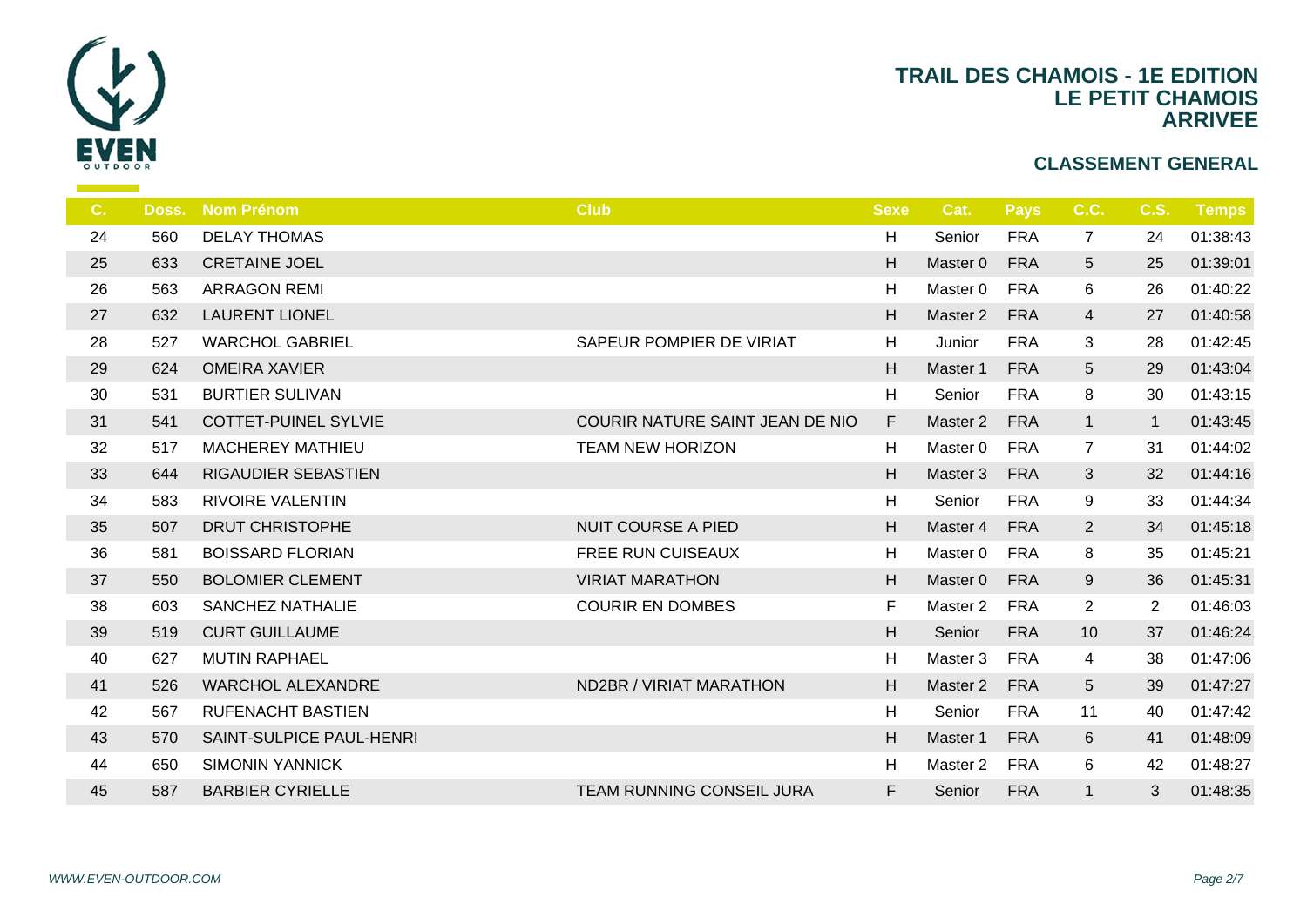

| C. | Doss. | <b>Nom Prénom</b>        | <b>Club</b>                      | <b>Sexe</b> | Cat.                | <b>Pays</b> | C.C.            | <b>C.S.</b>    | Temps    |
|----|-------|--------------------------|----------------------------------|-------------|---------------------|-------------|-----------------|----------------|----------|
| 46 | 544   | <b>PUYFAGES CYRILLE</b>  |                                  | H           | Master 1            | <b>FRA</b>  | $\overline{7}$  | 43             | 01:49:50 |
| 47 | 553   | <b>COMTE PIERRE</b>      | <b>GRAND FOND BRESSAN</b>        | H           | Master 3            | <b>FRA</b>  | $5\phantom{.0}$ | 44             | 01:50:08 |
| 48 | 532   | <b>MOINE RAPHAEL</b>     | <b>VIRIAT MARATHON</b>           | H           | Senior              | <b>FRA</b>  | 12              | 45             | 01:50:30 |
| 49 | 643   | <b>RADIX LUCIE</b>       | <b>VIRIAT MARATHON</b>           | F           | Senior              | <b>FRA</b>  | $\overline{2}$  | $\overline{4}$ | 01:50:40 |
| 50 | 609   | <b>JAY CEDRIC</b>        | <b>RVI</b>                       | H           | Master 1            | <b>FRA</b>  | 8               | 46             | 01:51:25 |
| 51 | 589   | DESSEMOND CLEMENT        |                                  | H           | Senior              | <b>FRA</b>  | 13              | 47             | 01:52:35 |
| 52 | 543   | PERDRIX JONATHAN         | <b>TEAM NEW HORIZON</b>          | H           | Master <sub>0</sub> | <b>FRA</b>  | 10              | 48             | 01:52:42 |
| 53 | 636   | <b>MANZIAT STANISLAS</b> |                                  | H           | Senior              | <b>FRA</b>  | 14              | 49             | 01:52:49 |
| 54 | 600   | <b>DARNAND MARIE</b>     |                                  | F           | Master 1            | <b>FRA</b>  | $\mathbf{1}$    | 5              | 01:53:07 |
| 55 | 614   | LE CORRE PIERRE LOUIS    | <b>VIRIAT MARATHON</b>           | H           | Master 3            | <b>FRA</b>  | 6               | 50             | 01:53:35 |
| 56 | 552   | <b>DUC FABRICE</b>       |                                  | H           | Master 2            | <b>FRA</b>  | $7\overline{ }$ | 51             | 01:54:04 |
| 57 | 638   | <b>JOLY STEPHANE</b>     |                                  | H           | Master 3            | <b>FRA</b>  | $\overline{7}$  | 52             | 01:54:06 |
| 58 | 586   | <b>MATASSONI PATRICE</b> | <b>VIRIAT MARATHON</b>           | H           | Master 4            | <b>FRA</b>  | 3               | 53             | 01:54:18 |
| 59 | 542   | <b>RAFFIN THIERRY</b>    | <b>VIRIAT MARATHON</b>           | H           | Master 2            | <b>FRA</b>  | 8               | 54             | 01:54:18 |
| 60 | 577   | <b>MONNIER LAURENCE</b>  | ND2BR SPORT NATURE EN REVERMONTF |             | Master 3            | <b>FRA</b>  | $\mathbf{1}$    | 6              | 01:54:39 |
| 61 | 564   | <b>THOREAU XAVIER</b>    | <b>VIRIAT MARATHON</b>           | H           | Master 3            | <b>FRA</b>  | 8               | 55             | 01:54:51 |
| 62 | 617   | <b>BEDIN FLORENT</b>     |                                  | H           | Master 1            | <b>FRA</b>  | 9               | 56             | 01:54:54 |
| 63 | 579   | <b>RADIX CHRISTIAN</b>   | <b>VIRIAT TEAM</b>               | H           | Master 4            | <b>FRA</b>  | $\overline{4}$  | 57             | 01:55:13 |
| 64 | 568   | <b>BADET STEPHANE</b>    | <b>FREE RUN</b>                  | H           | Master 2            | <b>FRA</b>  | 9               | 58             | 01:55:34 |
| 65 | 535   | <b>ECOCHARD EDDY</b>     |                                  | H           | Master 3            | <b>FRA</b>  | 9               | 59             | 01:56:13 |
| 66 | 625   | <b>FERRAND SEBASTIEN</b> |                                  | H           | Master 3            | <b>FRA</b>  | 10              | 60             | 01:56:17 |
| 67 | 599   | RICHARD CHRISTOPHE       |                                  | H           | Master 3            | <b>FRA</b>  | 11              | 61             | 01:56:42 |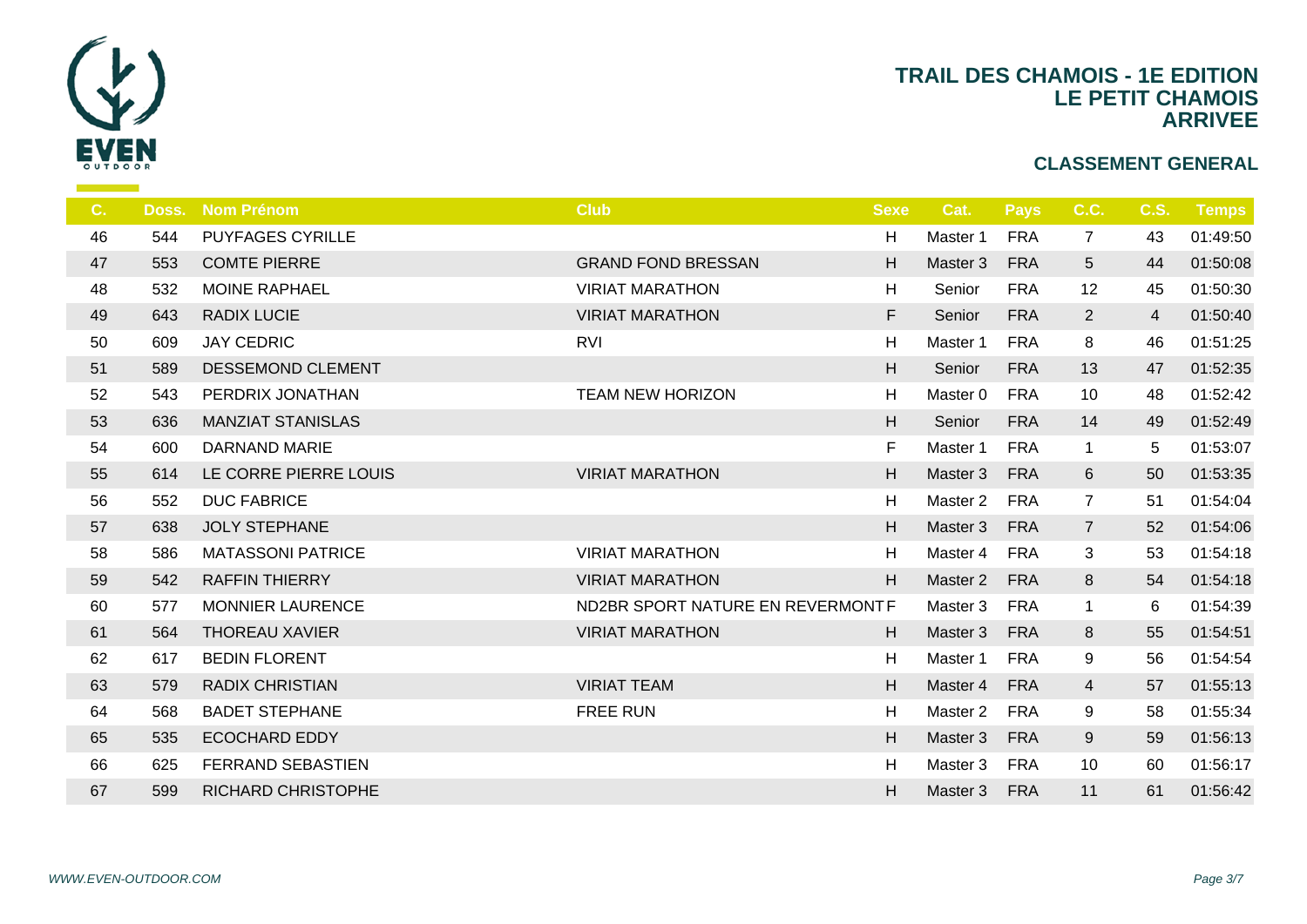

| C. | Doss. | <b>Nom Prénom</b>          | <b>Club</b>             | <b>Sexe</b> | Cat.     | <b>Pays</b> | C.C.           | <b>C.S.</b>    | Temps    |
|----|-------|----------------------------|-------------------------|-------------|----------|-------------|----------------|----------------|----------|
| 68 | 580   | <b>ROY CLEMENT</b>         |                         | H           | Master 0 | <b>FRA</b>  | 11             | 62             | 01:56:56 |
| 69 | 515   | POLLIN OLIVIER             | <b>BIZIAT ENDURANCE</b> | H           | Master 1 | <b>FRA</b>  | 10             | 63             | 01:57:13 |
| 70 | 648   | <b>CHANEL THIBAUD</b>      |                         | H           | Master 0 | <b>FRA</b>  | 12             | 64             | 01:57:18 |
| 71 | 559   | <b>LACROIX GABRIEL</b>     |                         | H           | Master 6 | <b>FRA</b>  | $\mathbf{1}$   | 65             | 01:57:45 |
| 72 | 601   | <b>OVIGUE MELANIE</b>      |                         | F           | Senior   | <b>FRA</b>  | 3              | $\overline{7}$ | 01:58:25 |
| 73 | 604   | <b>NUGIER ADRIEN</b>       | <b>VIRIAT MARATHON</b>  | H           | Senior   | <b>FRA</b>  | 15             | 66             | 01:58:52 |
| 74 | 640   | <b>ELSENER JEREMY</b>      |                         | H           | Senior   | <b>FRA</b>  | 16             | 67             | 01:59:21 |
| 75 | 630   | <b>ARBEY FRANCOIS</b>      |                         | H           | Master 1 | <b>FRA</b>  | 11             | 68             | 01:59:29 |
| 76 | 647   | <b>FRICK GERALD</b>        |                         | Н           | Master 3 | <b>FRA</b>  | 12             | 69             | 02:00:03 |
| 77 | 637   | <b>DELORE VALENTIN</b>     |                         | H           | Senior   | <b>FRA</b>  | 17             | 70             | 02:02:46 |
| 78 | 598   | <b>MOLLON STEPHANIE</b>    | <b>VIRIAT MARATHON</b>  | F           | Master 3 | <b>FRA</b>  | $\overline{2}$ | 8              | 02:03:00 |
| 79 | 503   | POIRIER ROMAIN             |                         | H           | Master 0 | <b>FRA</b>  | 13             | 71             | 02:03:12 |
| 80 | 561   | <b>CHALAPHIE MARION</b>    | <b>TEAM NEW HORIZON</b> | F           | Master 0 | <b>FRA</b>  | $\mathbf{1}$   | 9              | 02:03:20 |
| 81 | 629   | <b>LAY AMANDINE</b>        |                         | F           | Senior   | <b>FRA</b>  | $\overline{4}$ | 10             | 02:03:30 |
| 82 | 558   | <b>GONNOD SAMUEL</b>       | FREE RUN CUISEAUX       | H           | Master 2 | <b>FRA</b>  | 10             | 72             | 02:03:47 |
| 83 | 546   | <b>LESPORT ANNE-SOPHIE</b> |                         | $\mathsf F$ | Senior   | <b>FRA</b>  | 5              | 11             | 02:03:54 |
| 84 | 611   | <b>TISSOT DAVID</b>        | <b>RVI</b>              | H           | Master 2 | <b>FRA</b>  | 11             | 73             | 02:05:22 |
| 85 | 572   | <b>FAVIER CYRIL</b>        |                         | H           | Senior   | <b>FRA</b>  | 18             | 74             | 02:05:26 |
| 86 | 595   | <b>COMTET CLAUDE</b>       |                         | H           | Master 6 | <b>FRA</b>  | $\overline{2}$ | 75             | 02:05:28 |
| 87 | 574   | <b>GIBOZ MICHEL</b>        | <b>TRIATH'LONS</b>      | H           | Master 6 | <b>FRA</b>  | $\mathbf{3}$   | 76             | 02:05:28 |
| 88 | 585   | BERNARD MARIE-LAURE        |                         | F           | Master 1 | <b>FRA</b>  | $\overline{2}$ | 12             | 02:05:40 |
| 89 | 646   | <b>BURIGNAT GILLES</b>     |                         | H           | Master 3 | <b>FRA</b>  | 13             | 77             | 02:05:56 |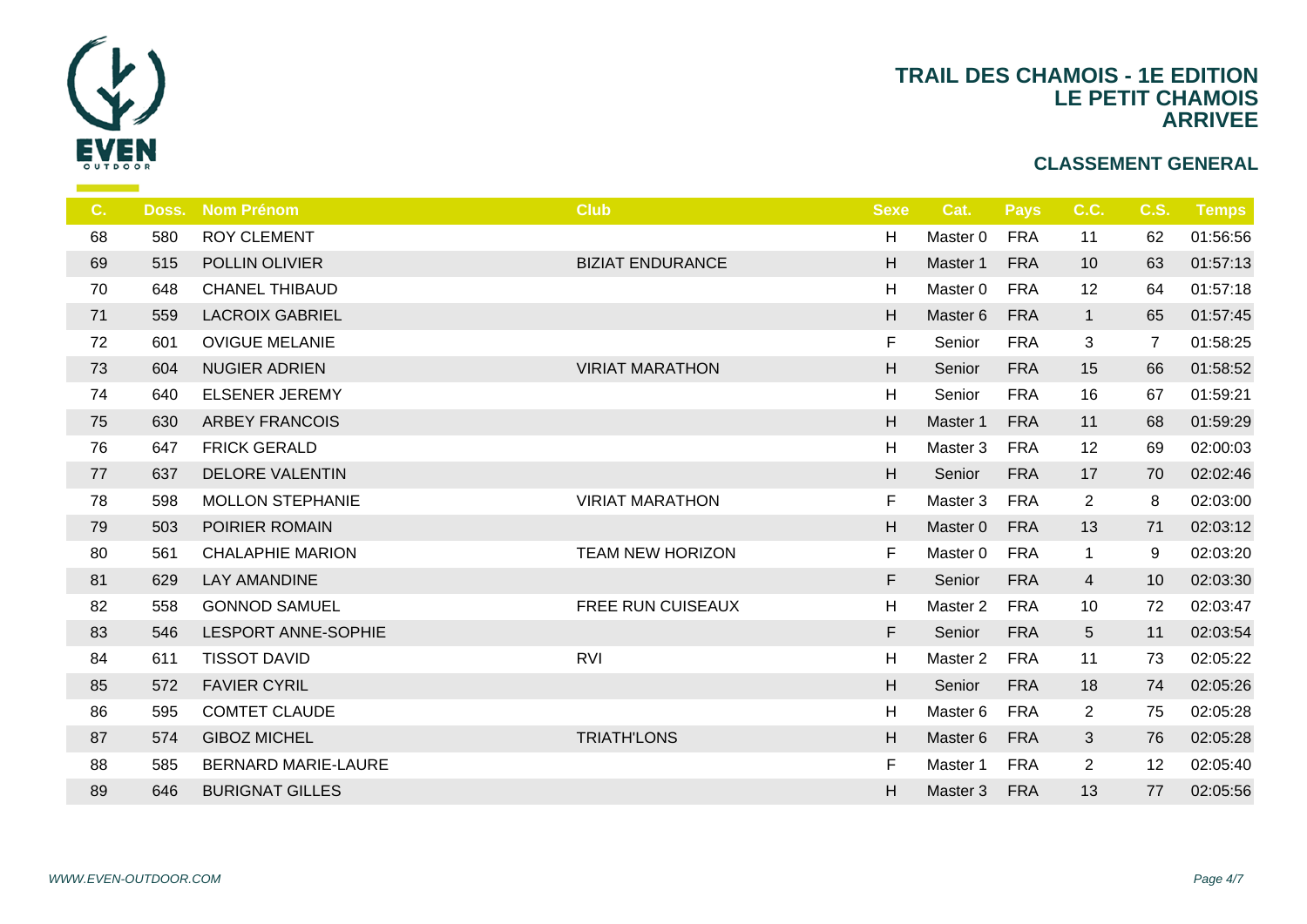

| C.  | Doss. | <b>Nom Prénom</b>        | <b>Club</b>                       | <b>Sexe</b> | Cat.                | <b>Pays</b> | C.C.            | <b>C.S.</b> | <b>Temps</b> |
|-----|-------|--------------------------|-----------------------------------|-------------|---------------------|-------------|-----------------|-------------|--------------|
| 90  | 528   | <b>HUGUET ANTHONY</b>    |                                   | н           | Senior              | <b>FRA</b>  | 19              | 78          | 02:07:24     |
| 91  | 529   | PEREZ LAETITIA           |                                   | F           | Master 0            | <b>FRA</b>  | $\overline{2}$  | 13          | 02:07:24     |
| 92  | 504   | PERNET VINCENT           |                                   | Н           | Master 2            | <b>FRA</b>  | 12              | 79          | 02:07:34     |
| 93  | 628   | <b>ARMAND CHRISTOPHE</b> |                                   | H.          | Master 2            | <b>FRA</b>  | 13              | 80          | 02:07:39     |
| 94  | 537   | <b>MARILLET ANNE</b>     |                                   | $\mathsf F$ | Master 1            | <b>FRA</b>  | 3               | 14          | 02:07:40     |
| 95  | 576   | PELLOUX-PRAYER JEROME    |                                   | H           | Senior              | <b>FRA</b>  | 20              | 81          | 02:09:05     |
| 96  | 578   | <b>BALLOT AUDE</b>       | <b>GRAND FOND BRESSAN</b>         | F           | Master <sub>0</sub> | <b>FRA</b>  | 3               | 15          | 02:09:08     |
| 97  | 512   | PANCHOUT AMELIE          | FREE RUN CUISEAUX                 | F           | Master 0            | <b>FRA</b>  | $\overline{4}$  | 16          | 02:09:47     |
| 98  | 554   | <b>BEUDET CECILE</b>     | <b>FREE RUN</b>                   | F           | Master 1            | <b>FRA</b>  | 4               | 17          | 02:09:49     |
| 99  | 569   | <b>NALLET CHRISTOPHE</b> | <b>VIRAIT MARATHON</b>            | H           | Master 3            | <b>FRA</b>  | 14              | 82          | 02:10:53     |
| 100 | 540   | <b>MEREY FRANCIS</b>     | <b>VIRIAT MARATHON</b>            | Н           | Master 5            | <b>FRA</b>  | $\mathbf{1}$    | 83          | 02:12:22     |
| 101 | 622   | <b>JAMOT GERARD</b>      |                                   | H           | Master 5            | <b>FRA</b>  | $\overline{2}$  | 84          | 02:12:40     |
| 102 | 592   | <b>OUSSAD FREDERIC</b>   |                                   | Н           | Master 0            | <b>FRA</b>  | 14              | 85          | 02:12:41     |
| 103 | 591   | DE OLIVEIRA MANUELA      |                                   | F           | Master 1            | <b>FRA</b>  | $5\phantom{.0}$ | 18          | 02:12:41     |
| 104 | 511   | PIGUET MAXIME            |                                   | Н           | Master 2            | <b>FRA</b>  | 14              | 86          | 02:12:42     |
| 105 | 620   | <b>BOREL YANN</b>        |                                   | H           | Master 2            | <b>FRA</b>  | 15              | 87          | 02:12:42     |
| 106 | 621   | DE MATOS MANUEL          |                                   | Н           | Master 3            | <b>FRA</b>  | 15              | 88          | 02:13:11     |
| 107 | 501   | <b>SIMON JOSIAN</b>      |                                   | H           | Master 1            | <b>FRA</b>  | 12              | 89          | 02:14:32     |
| 108 | 502   | PORCHEREL CEDRIC         |                                   | H           | Master 1            | <b>FRA</b>  | 13              | 90          | 02:14:33     |
| 109 | 571   | <b>ROLLIN JULIEN</b>     |                                   | H           | Master 0            | <b>FRA</b>  | 15              | 91          | 02:14:47     |
| 110 | 549   | <b>MINARD PHILIPPE</b>   | COUREURS SUR ROUTE DE COTE D'OR H |             | Master 5            | <b>FRA</b>  | 3               | 92          | 02:14:47     |
| 111 | 533   | <b>CASETTA DAMIEN</b>    | CLUB ALPIN DE BOURG-EN-BRESSE     | H           | Senior              | <b>FRA</b>  | 21              | 93          | 02:14:55     |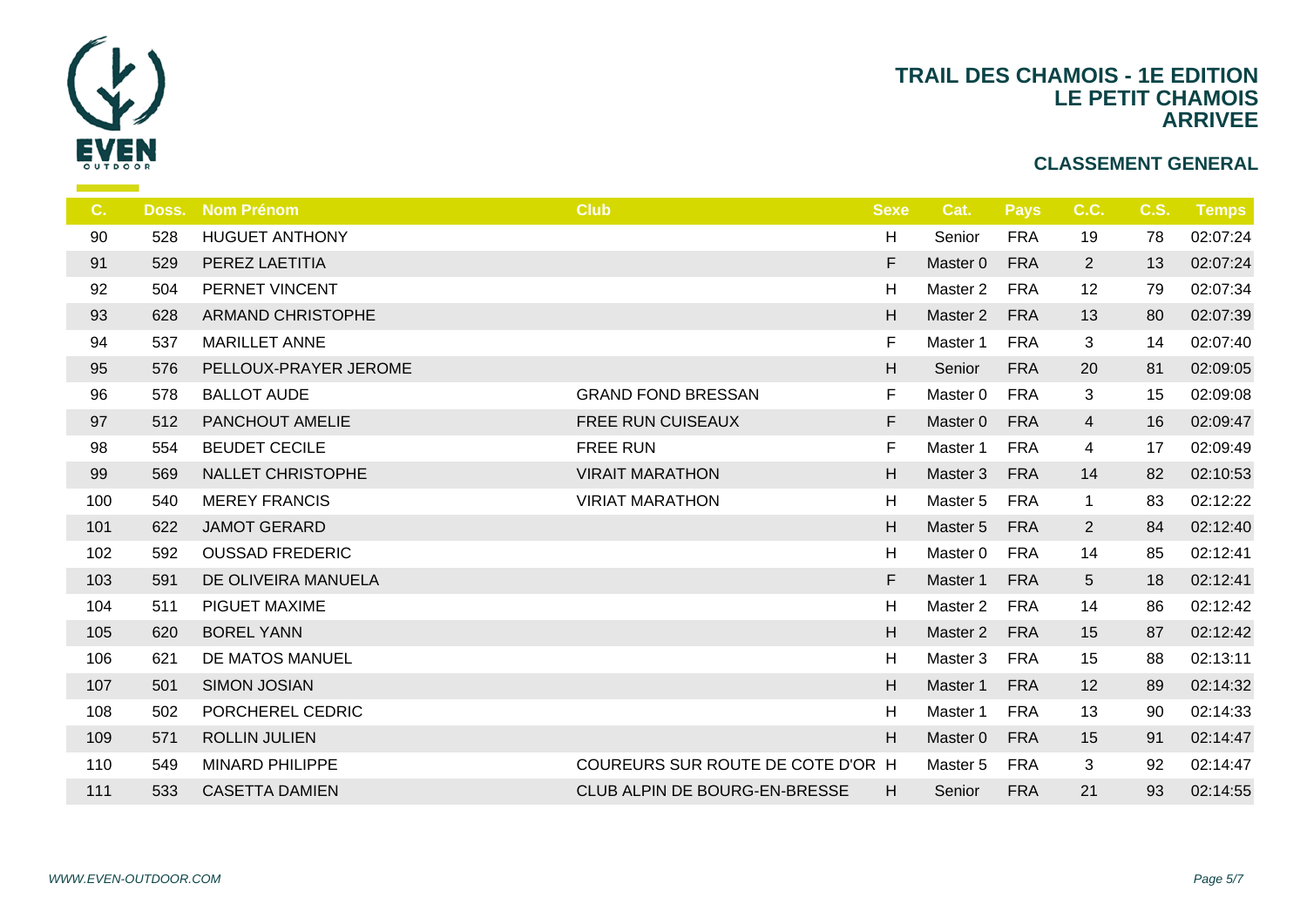

| C.  | Doss. | <b>Nom Prénom</b>               | <b>Club</b>               | <b>Sexe</b> | Cat.     | <b>Pays</b> | C.C.            | <b>C.S.</b> | <b>Temps</b> |
|-----|-------|---------------------------------|---------------------------|-------------|----------|-------------|-----------------|-------------|--------------|
| 112 | 530   | <b>BLANC TAILLEUR JEAN PAUL</b> |                           | H           | Master 5 | <b>FRA</b>  | 4               | 94          | 02:15:00     |
| 113 | 649   | <b>BUSSU STEPHANE</b>           |                           | H           | Master 4 | <b>FRA</b>  | $5\phantom{.0}$ | 95          | 02:15:43     |
| 114 | 635   | <b>FELIX BERTRAND</b>           |                           | H           | Master 2 | <b>FRA</b>  | 16              | 96          | 02:17:28     |
| 115 | 642   | <b>OULED-SALEM FAHD</b>         |                           | H           | Master 1 | <b>FRA</b>  | 14              | 97          | 02:18:12     |
| 116 | 639   | <b>ELSENER EMILIEN</b>          |                           | H           | Espoir   | <b>FRA</b>  | $\overline{2}$  | 98          | 02:19:16     |
| 117 | 565   | <b>BOUCHET GONNET MARIE</b>     | <b>FREE RUN CUISEAUX</b>  | F           | Master 0 | <b>FRA</b>  | 5               | 19          | 02:20:34     |
| 118 | 513   | <b>RECEVEUR CORINNE</b>         | <b>FREE RUN</b>           | F           | Master 2 | <b>FRA</b>  | 3               | 20          | 02:20:34     |
| 119 | 607   | <b>MERLE ROUSSET LYDIE</b>      | <b>RVI</b>                | F           | Master 1 | <b>FRA</b>  | 6               | 21          | 02:20:46     |
| 120 | 525   | <b>STAELENS JEAN-LOUIS</b>      | <b>GRAND FOND BRESSAN</b> | H           | Master 6 | <b>FRA</b>  | 4               | 99          | 02:21:17     |
| 121 | 523   | <b>LATHUILLE LAURENT</b>        |                           | H           | Master 2 | <b>FRA</b>  | 17              | 100         | 02:22:18     |
| 122 | 522   | <b>MENINELLI NADINE</b>         |                           | F           | Master 3 | <b>FRA</b>  | 3               | 22          | 02:23:18     |
| 123 | 539   | <b>CHARLOT JEAN MICHEL</b>      |                           | H           | Master 3 | <b>FRA</b>  | 16              | 101         | 02:25:31     |
| 124 | 626   | <b>CONTRERAS ARTURO</b>         |                           | H           | Master 6 | <b>FRA</b>  | 5               | 102         | 02:26:58     |
| 125 | 534   | <b>ECOCHARD DANIELLE</b>        | <b>CYCLO ROYANS CROSS</b> | F           | Master 4 | <b>FRA</b>  | $\mathbf{1}$    | 23          | 02:29:10     |
| 126 | 536   | <b>DUROUX LOIC</b>              | <b>COURIR EN DOMBES</b>   | H           | Master 0 | <b>FRA</b>  | 16              | 103         | 02:32:28     |
| 127 | 619   | <b>QUERNET FLORIE</b>           |                           | F           | Master 0 | <b>FRA</b>  | 6               | 24          | 02:32:46     |
| 128 | 538   | PIROUD PHILIPPE                 | <b>VIRIAT MARATHON</b>    | H           | Master 1 | <b>FRA</b>  | 15              | 104         | 02:36:22     |
| 129 | 548   | <b>PIROUX NICOLAS</b>           | <b>COURIR EN DOMBES</b>   | H           | Master 2 | <b>FRA</b>  | 18              | 105         | 02:36:27     |
| 130 | 547   | <b>RUEDA SOPHIE</b>             |                           | F           | Master 0 | <b>FRA</b>  | $\overline{7}$  | 25          | 02:36:47     |
| 131 | 562   | <b>DONJON MICHEL</b>            | <b>ASCEE</b>              | H           | Master 6 | <b>FRA</b>  | 6               | 106         | 02:37:46     |
| 132 | 524   | <b>BAUDILLON ANITA</b>          |                           | F           | Master 3 | SUI         | 4               | 26          | 02:38:07     |
| 133 | 608   | <b>MERLE FRANCK</b>             | <b>RVI</b>                | H           | Master 3 | <b>FRA</b>  | 17              | 107         | 02:44:08     |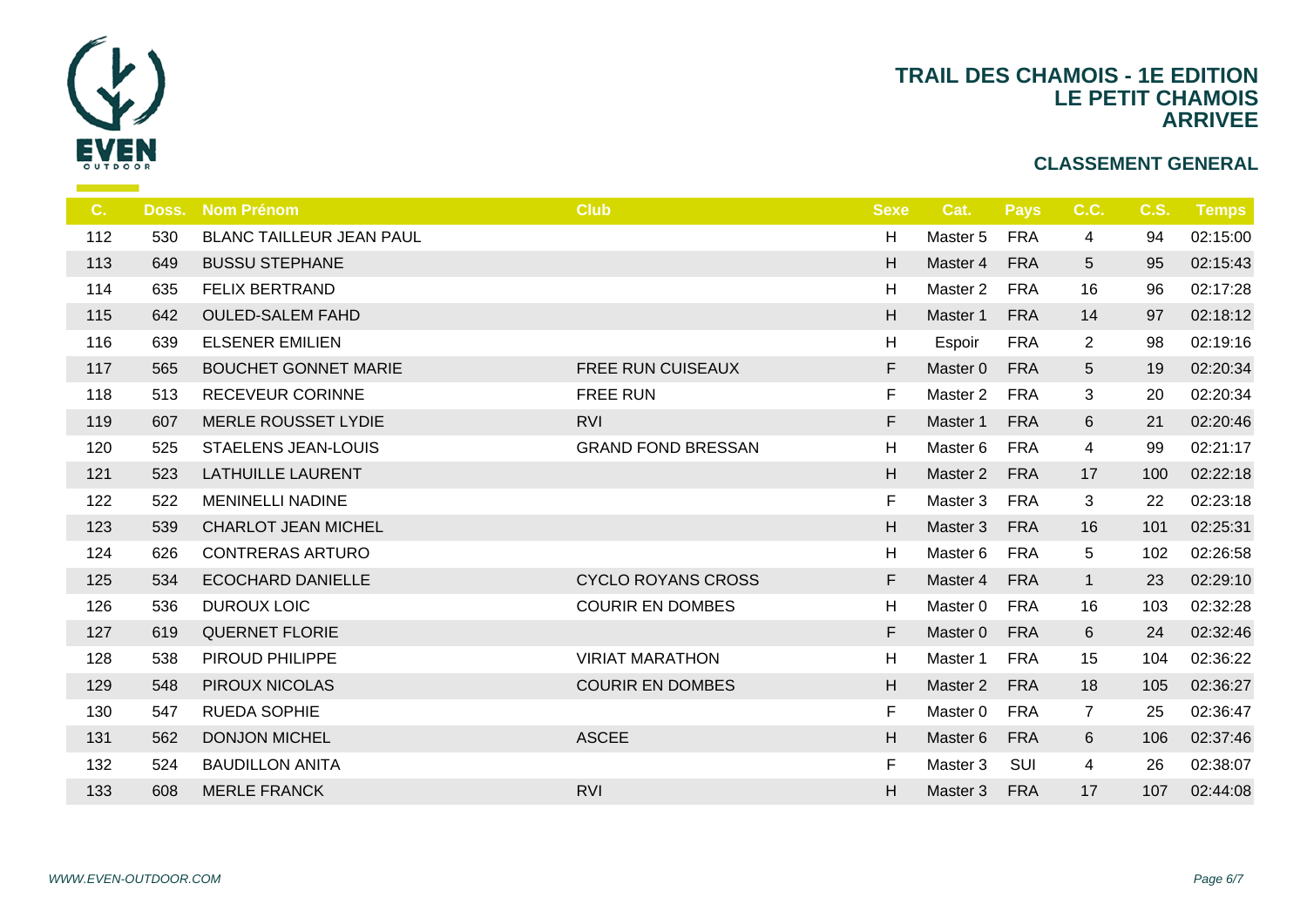

| С.  |     | Doss. Nom Prénom             | <b>Club</b>             | <b>Sexe</b> | Cat.     | <b>Pays</b> | C.C.            | C.S. | <b>Temps</b> |
|-----|-----|------------------------------|-------------------------|-------------|----------|-------------|-----------------|------|--------------|
| 134 | 510 | <b>GARNIER ULRICH</b>        | <b>COURIR EN DOMBES</b> | H           | Master 3 | FRA         | 18              | 108  | 02:45:11     |
| 135 | 505 | DELAVENNE LAURENCE           |                         |             | Master 3 | <b>FRA</b>  | $5\overline{)}$ | 27   | 02:50:32     |
| 136 | 506 | <b>MATHIEU CHRISTOPHE</b>    |                         | н           | Master 4 | <b>FRA</b>  | 6               | 109  | 02:50:32     |
| 137 | 623 | <b>BERTHET DANIEL</b>        |                         | H           | Master 7 | <b>FRA</b>  |                 | 110  | 02:58:31     |
| 138 | 573 | <b>VALET MICKAEL</b>         |                         | н           | Master 0 | FRA         | 17              | 111  | 03:00:43     |
| 139 | 584 | <b>CHAVY PIERRE-EMMANUEL</b> | BRESSE SAONE RUNNING    | H           | Master 0 | <b>FRA</b>  | 18              | 112  | 03:00:43     |
| 140 | 557 | <b>MOUTON ANDRE</b>          |                         | н           | Master 1 | <b>FRA</b>  | 16              | 113  | 03:00:44     |
| 141 | 594 | <b>SAIDI KAMEL</b>           |                         | H.          | Master 1 | <b>FRA</b>  | 17              | 114  | 03:00:45     |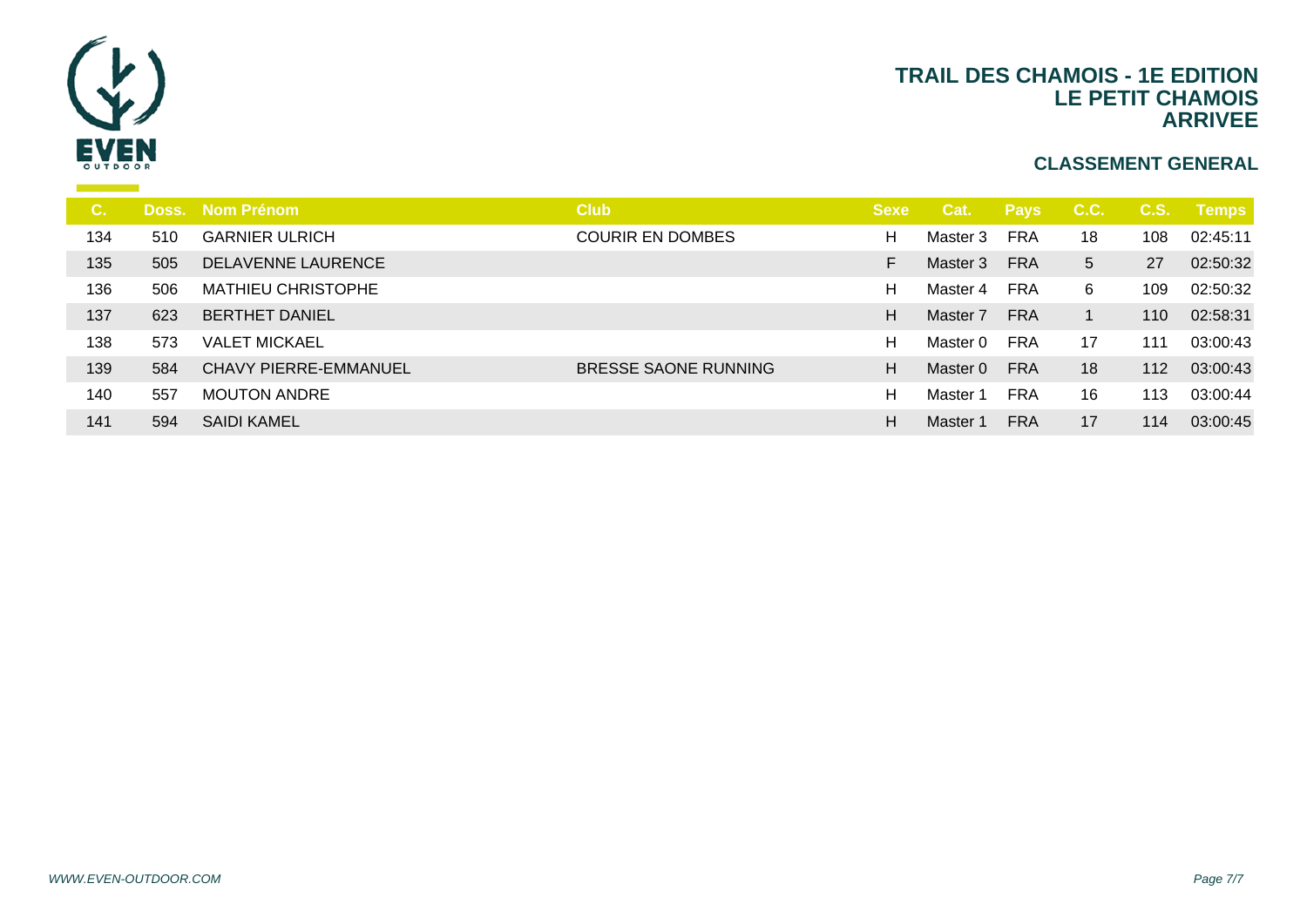

| C.             | Doss. | <b>Nom Prénom</b>          | <b>Club</b>                | <b>Sexe</b> | Cat.     | <b>Pays</b> | C.C.           | C.S.            | <b>Temps</b> |
|----------------|-------|----------------------------|----------------------------|-------------|----------|-------------|----------------|-----------------|--------------|
| $\mathbf{1}$   | 297   | PANCHOT CLEMENT            |                            | H           | Junior   | <b>FRA</b>  | $\mathbf{1}$   | $\overline{1}$  | 00:43:12     |
| $\overline{2}$ | 294   | <b>MOUROT ALEXANDRE</b>    |                            | H           | Senior   | <b>FRA</b>  | $\mathbf{1}$   | $\overline{2}$  | 00:45:03     |
| $\mathbf{3}$   | 322   | <b>NOGUE CHRISTOPHE</b>    |                            | H           | Master 3 | <b>FRA</b>  | $\mathbf{1}$   | 3               | 00:45:07     |
| 4              | 309   | <b>BERTRON MATTHIAS</b>    | <b>BIKE CLUB GIROMAGNY</b> | H           | Cadet    | <b>FRA</b>  | $\mathbf{1}$   | 4               | 00:45:36     |
| $\overline{5}$ | 253   | <b>GAY KEVIN</b>           | DOMBE RUNNING EVASION      | H           | Senior   | <b>FRA</b>  | $\overline{2}$ | $5\phantom{.0}$ | 00:47:14     |
| 6              | 266   | <b>MANIGAND REMI</b>       | <b>BIZIAT ENDURANCE</b>    | H           | Senior   | <b>FRA</b>  | 3              | 6               | 00:47:36     |
| $\overline{7}$ | 275   | <b>DUVERNAY CHARLY</b>     | FREE RUN CUISEAUX          | H           | Cadet    | <b>FRA</b>  | $\overline{2}$ | $\overline{7}$  | 00:47:50     |
| $\bf 8$        | 300   | ROCHET CHRISTOPHE          | LA 39                      | H           | Master 4 | <b>FRA</b>  | $\mathbf{1}$   | 8               | 00:47:51     |
| 9              | 337   | <b>GEOFFROY FRANCK</b>     |                            | H           | Master 4 | <b>FRA</b>  | $\overline{2}$ | 9               | 00:47:58     |
| 10             | 278   | PUTIN MATHIEU              |                            | H           | Senior   | <b>FRA</b>  | 4              | 10              | 00:48:33     |
| 11             | 274   | <b>MAYER MICKAEL</b>       |                            | H           | Master 1 | <b>FRA</b>  | $\mathbf{1}$   | 11              | 00:50:11     |
| 12             | 334   | PETIT LUCAS                |                            | H           | Senior   | <b>FRA</b>  | 5              | 12              | 00:50:22     |
| 13             | 310   | <b>JAILLET ANTOINE</b>     | <b>FREE RUN</b>            | H           | Master 1 | <b>FRA</b>  | $\overline{2}$ | 13              | 00:51:47     |
| 14             | 292   | <b>CASAGRANDE LUCAS</b>    | FREE RUN CUISEAUX          | H           | Senior   | <b>FRA</b>  | 6              | 14              | 00:51:51     |
| 15             | 301   | VAN GOOL ALEXIS            |                            | H           | Senior   | <b>FRA</b>  | $\overline{7}$ | 15              | 00:52:33     |
| 16             | 319   | <b>BRAYARD JEAN CLAUDE</b> |                            | H           | Master 6 | <b>FRA</b>  | $\mathbf{1}$   | 16              | 00:53:11     |
| 17             | 341   | <b>GENIAUT ELODIE</b>      |                            | F           | Master 0 | <b>FRA</b>  | 1              | $\mathbf{1}$    | 00:53:45     |
| 18             | 287   | DEVAUX ALEXANDRE           |                            | H           | Senior   | <b>FRA</b>  | 8              | 17              | 00:54:12     |
| 19             | 313   | <b>OLIVEIRA FERNANDO</b>   |                            | H           | Master 1 | <b>POR</b>  | 3              | 18              | 00:54:36     |
| 20             | 267   | <b>DESFOSSE THIERRY</b>    |                            | H           | Master 4 | <b>FRA</b>  | 3              | 19              | 00:55:32     |
| 21             | 265   | <b>MAURIN THIERRY</b>      | <b>VAB MONTREVEL</b>       | H           | Master 4 | <b>FRA</b>  | $\overline{4}$ | 20              | 00:55:54     |
| 22             | 289   | <b>FAYARD MAXENCE</b>      |                            | H           | Master 1 | <b>FRA</b>  | 4              | 21              | 00:56:20     |
| 23             | 312   | <b>TUPIN FREDERIC</b>      |                            | H           | Master 3 | <b>FRA</b>  | $\overline{2}$ | 22              | 00:56:20     |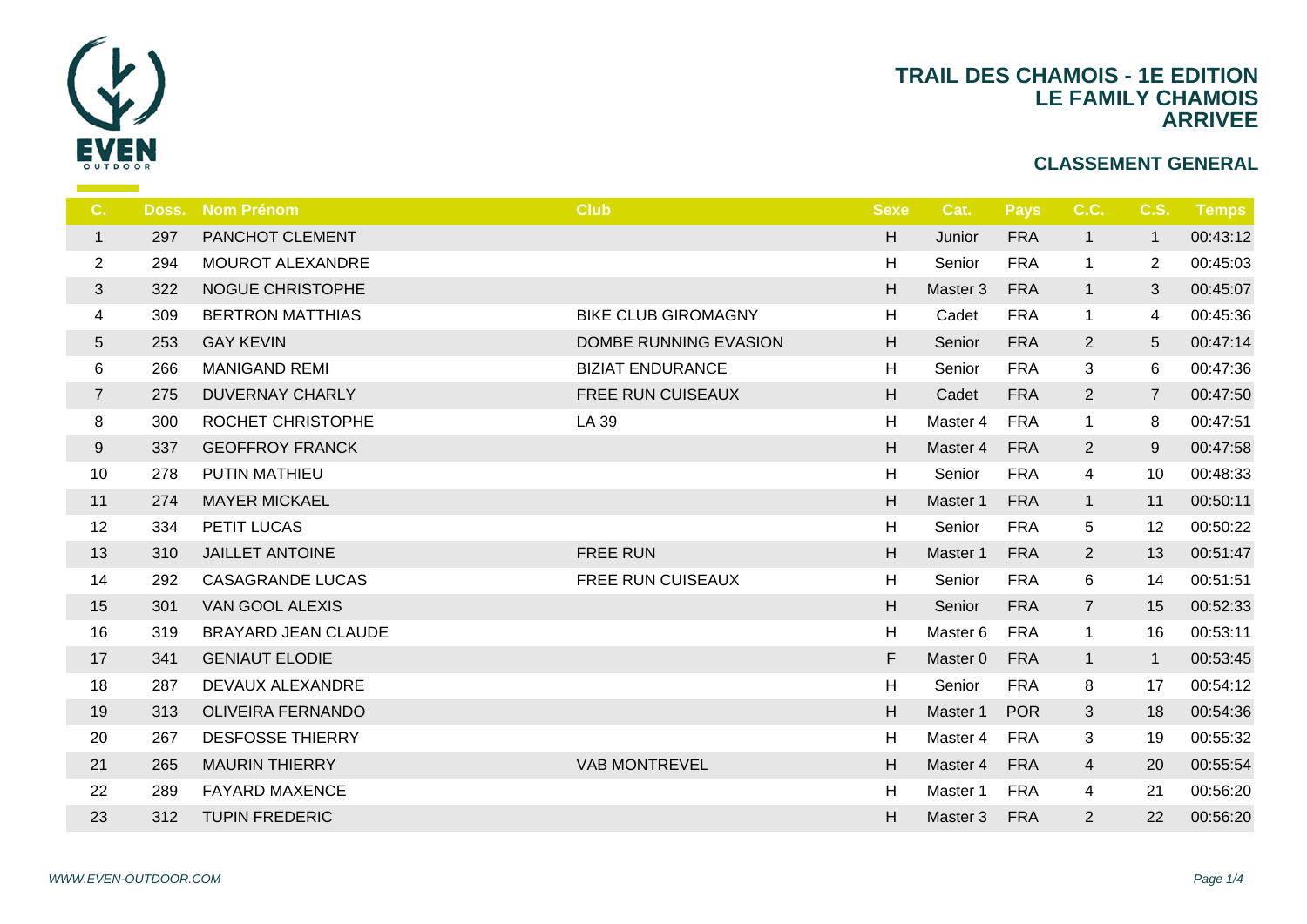

| C. | Doss. | <b>Nom Prénom</b>            | <b>Club</b>                | <b>Sexe</b> | Cat.     | <b>Pays</b> | C.C.           | <b>C.S.</b>    | <b>Temps</b> |
|----|-------|------------------------------|----------------------------|-------------|----------|-------------|----------------|----------------|--------------|
| 24 | 307   | <b>BRETIN PIERRE-ETIENNE</b> | <b>FREE RUN CUISEAUX</b>   | H           | Master 1 | <b>FRA</b>  | 5              | 23             | 00:56:45     |
| 25 | 339   | ROUEFF LOIC                  |                            | H           | Senior   | <b>FRA</b>  | 9              | 24             | 00:57:37     |
| 26 | 303   | <b>GIORGETTI HELENE</b>      |                            | F           | Master 3 | <b>FRA</b>  | $\mathbf{1}$   | $\overline{2}$ | 00:57:38     |
| 27 | 332   | <b>BRESSE PIERRE ETIENNE</b> |                            | H           | Master 1 | <b>FRA</b>  | $6\phantom{1}$ | 25             | 00:57:50     |
| 28 | 308   | <b>GENETET FRANCOIS</b>      | <b>FREERUN</b>             | H           | Master 1 | <b>FRA</b>  | $\overline{7}$ | 26             | 00:58:07     |
| 29 | 336   | COSTECHAREYRE ANNELYSE       |                            | F           | Master 3 | <b>FRA</b>  | $\overline{2}$ | 3              | 00:58:10     |
| 30 | 272   | <b>BLIN NANCY</b>            | <b>VAB</b>                 | F           | Master 1 | <b>FRA</b>  | $\mathbf{1}$   | 4              | 00:58:18     |
| 31 | 317   | <b>DOUBLIER ROMAIN</b>       |                            | H           | Cadet    | <b>FRA</b>  | $\mathbf{3}$   | 27             | 00:58:26     |
| 32 | 316   | <b>DOUBLIER GREGOIRE</b>     |                            | H           | Master 2 | <b>FRA</b>  | $\mathbf{1}$   | 28             | 00:58:26     |
| 33 | 262   | <b>VAUCHER LUDOVIC</b>       |                            | H           | Senior   | <b>FRA</b>  | 10             | 29             | 00:58:54     |
| 34 | 261   | <b>VAUCHER THIERRY</b>       |                            | H           | Master 5 | <b>FRA</b>  | $\mathbf{1}$   | 30             | 00:58:55     |
| 35 | 286   | <b>TEPPE ANAIS</b>           |                            | F.          | Senior   | <b>FRA</b>  | $\mathbf{1}$   | 5              | 00:58:58     |
| 36 | 306   | TALOUKA NOUR EDDINE          |                            | H           | Master 1 | <b>FRA</b>  | 8              | 31             | 01:00:13     |
| 37 | 323   | <b>CACCIAGUERRA PASCAL</b>   |                            | H           | Master 0 | <b>FRA</b>  | $\mathbf{1}$   | 32             | 01:00:38     |
| 38 | 273   | <b>BUATTIER EMMAUELLE</b>    | VILLAGE ATHLETIQUE BRESSAN | F.          | Master 3 | <b>FRA</b>  | 3              | 6              | 01:00:50     |
| 39 | 321   | <b>CHAMBARD CHRISTIAN</b>    |                            | H           | Master 5 | <b>FRA</b>  | $\overline{2}$ | 33             | 01:01:04     |
| 40 | 293   | FETTET JOAN                  |                            | H           | Cadet    | <b>FRA</b>  | 4              | 34             | 01:01:09     |
| 41 | 270   | <b>BOZON JOHAN</b>           |                            | H           | Master 0 | <b>FRA</b>  | $\overline{2}$ | 35             | 01:01:44     |
| 42 | 333   | <b>BENITO MARIA</b>          |                            | F           | Master 4 | <b>FRA</b>  | $\mathbf{1}$   | $\overline{7}$ | 01:02:01     |
| 43 | 324   | <b>DUBUIS HERVE</b>          |                            | H           | Master 2 | <b>FRA</b>  | $\overline{2}$ | 36             | 01:02:13     |
| 44 | 271   | <b>BERTOLOTTI AURELIA</b>    | <b>VAB</b>                 | F           | Master 3 | <b>FRA</b>  | 4              | 8              | 01:02:25     |
| 45 | 264   | <b>SAINT SULPICE LUCAS</b>   |                            | H           | Senior   | <b>FRA</b>  | 11             | 37             | 01:02:37     |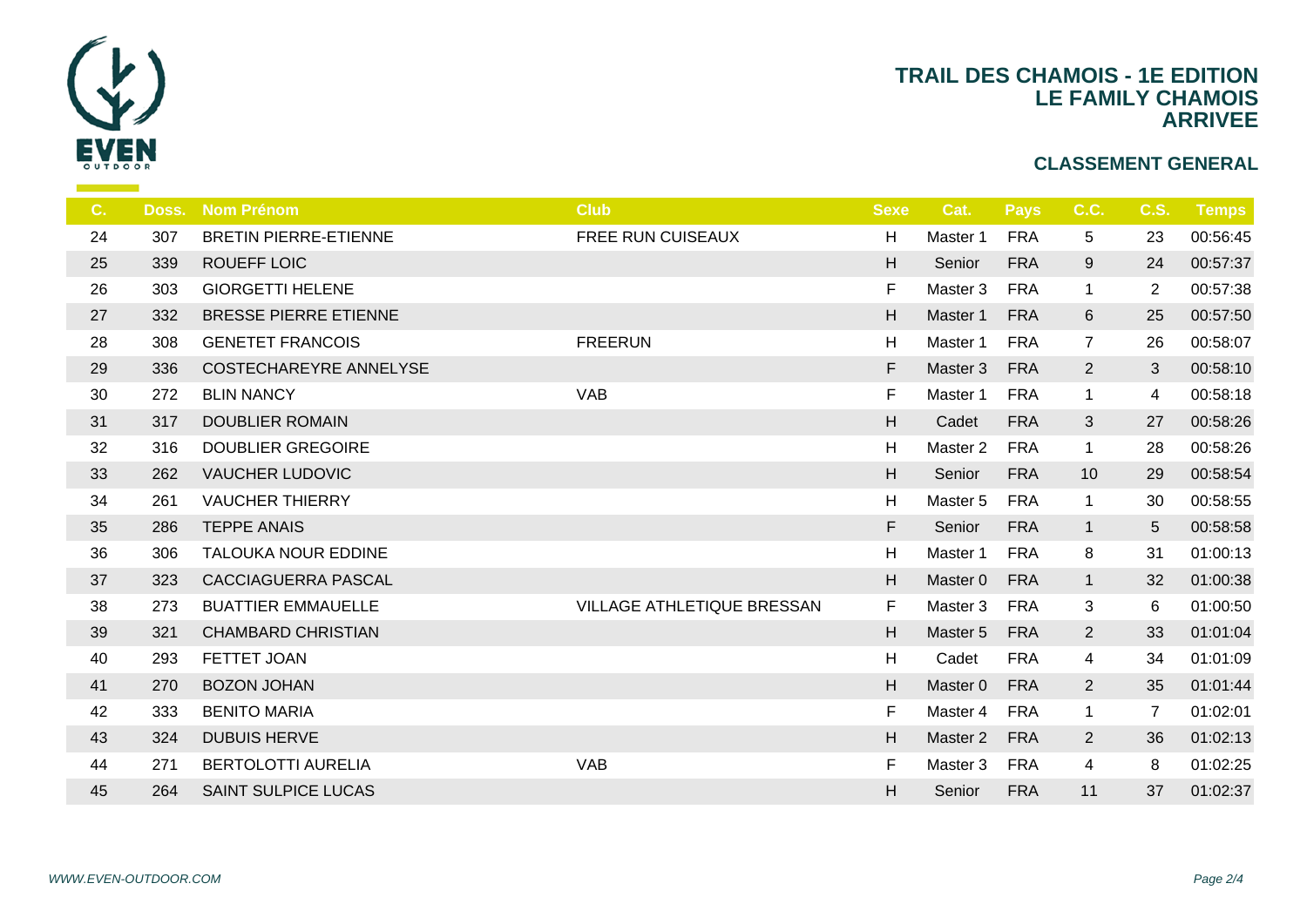

| C. | Doss. | <b>Nom Prénom</b>              | <b>Club</b>                      | <b>Sexe</b> | Cat.                | <b>Pays</b> | C.C.            | <b>C.S.</b> | <b>Temps</b> |
|----|-------|--------------------------------|----------------------------------|-------------|---------------------|-------------|-----------------|-------------|--------------|
| 45 | 282   | <b>GROBOZ NADINE</b>           | <b>GRAND FOND BRESSAN</b>        | F           | Master 5            | <b>FRA</b>  | $\mathbf{1}$    | 9           | 01:02:37     |
| 47 | 280   | <b>ETIENNE BRICE</b>           |                                  | H           | Master 2            | <b>FRA</b>  | 3               | 38          | 01:02:40     |
| 48 | 338   | <b>GROLINGER ADELINE</b>       |                                  | Н           | Master 1            | <b>FRA</b>  | 9               | 39          | 01:02:45     |
| 49 | 304   | <b>COURVOISIER GUY</b>         |                                  | H           | Master 7            | <b>FRA</b>  | $\mathbf{1}$    | 40          | 01:02:47     |
| 50 | 283   | <b>VICUNA MAELLE</b>           | <b>GRAND FOND BRESSAN</b>        | $\mathsf F$ | Senior              | <b>FRA</b>  | $\overline{2}$  | 10          | 01:02:53     |
| 51 | 258   | <b>BERNARD CHRISTINE</b>       | <b>RAL</b>                       | F           | Master 1            | <b>FRA</b>  | $\overline{2}$  | 11          | 01:02:57     |
| 52 | 320   | <b>BURIGNAT XAVIER</b>         |                                  | н           | Master 5            | <b>FRA</b>  | 3               | 41          | 01:03:02     |
| 53 | 269   | <b>ELMECHALI DAVID</b>         | <b>BOURG-EN-BRESSE TRIATHLON</b> | H           | Master 2            | <b>FRA</b>  | $\overline{4}$  | 42          | 01:03:12     |
| 54 | 259   | ROUSSET JEAN PHILIPPE          | <b>RAL BOXE LONS</b>             | Н           | Master <sub>2</sub> | FRA         | 5               | 43          | 01:03:21     |
| 55 | 327   | <b>CURT NATHALIE</b>           |                                  | F           | Master 3            | <b>FRA</b>  | $5\overline{)}$ | 12          | 01:03:28     |
| 56 | 330   | <b>DESBORDES JEAN LOUIS</b>    |                                  | Н           | Master 6            | <b>FRA</b>  | $\overline{2}$  | 44          | 01:03:35     |
| 57 | 279   | <b>TAFFANEL AUDREY</b>         | <b>GRAND FOND BRESSAN</b>        | F           | Master 1            | <b>FRA</b>  | $\mathbf{3}$    | 13          | 01:04:44     |
| 58 | 285   | <b>GONNOD AMELIE</b>           | <b>FREE RUN CUISEAUX</b>         | F           | Cadet               | <b>FRA</b>  | $\mathbf{1}$    | 14          | 01:04:47     |
| 59 | 276   | <b>COLIN JULIEN</b>            |                                  | H           | Senior              | <b>FRA</b>  | 12              | 45          | 01:04:49     |
| 60 | 268   | <b>LAURENT OLIVIER</b>         |                                  | Н           | Master <sub>2</sub> | <b>FRA</b>  | 6               | 46          | 01:04:50     |
| 61 | 284   | <b>VERNOUX CAMILLE</b>         | <b>VAB</b>                       | F           | Senior              | <b>FRA</b>  | 3               | 15          | 01:05:36     |
| 62 | 329   | <b>GRUET ANAIS</b>             |                                  | Н           | Master 0            | <b>FRA</b>  | 3               | 47          | 01:06:47     |
| 63 | 288   | <b>FROMONT LISA</b>            | <b>LES NATUR'ELLES</b>           | F           | Master 0            | <b>FRA</b>  | $2^{\circ}$     | 16          | 01:06:55     |
| 64 | 326   | <b>BUATIER MARIE CHRISTINE</b> |                                  | Н           | Master 5            | <b>FRA</b>  | 4               | 48          | 01:07:44     |
| 65 | 331   | PAGNEUX YOHANN                 |                                  | H           | Master 1            | <b>FRA</b>  | 10              | 49          | 01:07:57     |
| 66 | 256   | <b>TOURNIER LAETITIA</b>       |                                  | F           | Master 1            | <b>FRA</b>  | 4               | 17          | 01:08:02     |
| 67 | 305   | <b>RAYMOND CHLOE</b>           |                                  | F           | Senior              | <b>FRA</b>  | $\overline{4}$  | 18          | 01:08:10     |